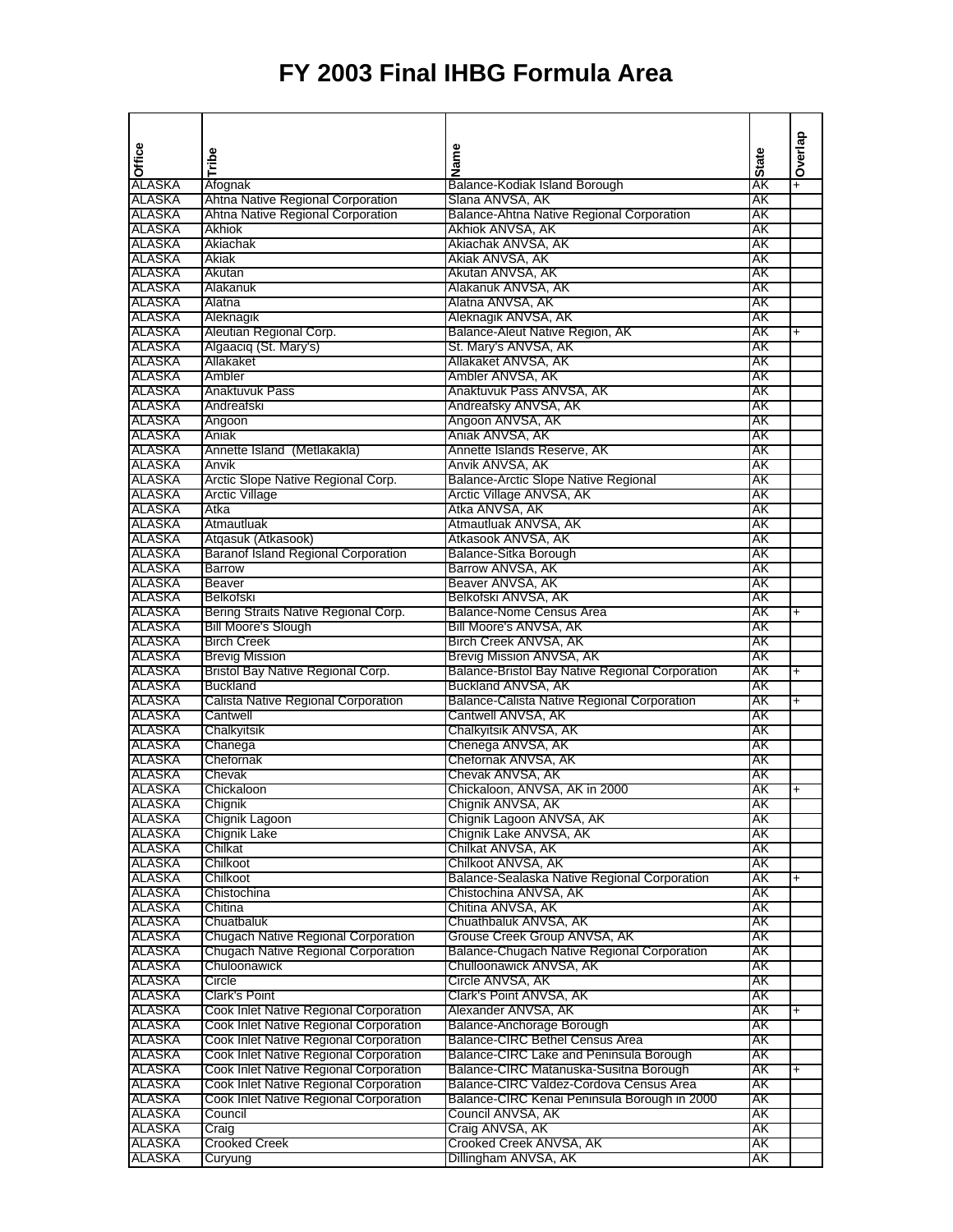|                         |                                        |                                                            |              | Overlap        |
|-------------------------|----------------------------------------|------------------------------------------------------------|--------------|----------------|
| Office                  | Tribe                                  | Name                                                       | <b>State</b> |                |
|                         |                                        |                                                            |              |                |
| ALASKA<br>ALASKA        | Deering<br>Dot Lake                    | Deering ANVSA, AK<br>Dot Lake ANVSA, AK                    | AΚ<br>AΚ     |                |
| ALASKA                  | Douglas                                | Douglas City                                               | AΚ           |                |
| ALASKA                  | Doyon Native Regional Corporation      | Canyon Village, ANVSA, AK                                  | AΚ           |                |
| ALASKA                  | Doyon Native Regional Corporation      | Lake Minchumina ANVSA, AK                                  | AΚ           |                |
| ALASKA                  | Doyon Native Regional Corporation      | Medfra ANVSA, AK                                           | AΚ           |                |
| ALASKA                  | Doyon Native Regional Corporation      | Tok ANVSA, AK                                              | AΚ           |                |
| ALASKA                  | Doyon Native Regional Corporation      | Wiseman ANVSA, AK                                          | AΚ           |                |
| ALASKA                  | Doyon Native Regional Corporation      | <b>Balance-Doyon Native Regional Corporation</b>           | AΚ           |                |
| ALASKA                  | Eagle                                  | Eagle ANVSA, AK                                            | AK           |                |
| ALASKA                  | Eek                                    | Eek ANVSA, AK                                              | AK           |                |
| ALASKA                  | Egegik                                 | Egegik ANVSA, AK                                           | AΚ           |                |
| ALASKA                  | Eklutna                                | Eklutna ANVSA, AK                                          | AΚ           |                |
| ALASKA                  | Ekuk                                   | Ekuk ANVSA, AK                                             | AΚ           |                |
| ALASKA<br><b>ALASKA</b> | Ekwok<br>Elim                          | Ekwok ANVSA, AK<br>Elim ANVSA, AK                          | AΚ<br>AΚ     |                |
| ALASKA                  | Emmonak                                | Emmonak ANVSA, AK                                          | AΚ           |                |
| ALASKA                  | Evansville (Bettles Field)             | Evansville ANVSA, AK                                       | AΚ           |                |
| ALASKA                  | Eyak                                   | City of Cordova                                            | AΚ           |                |
| ALASKA                  | Eyak                                   | Eyak ANVSA, AK                                             | AK           |                |
| ALASKA                  | <b>False Pass</b>                      | False Pass ANVSA, AK                                       | AΚ           |                |
| ALASKA                  | Fort Yukon                             | Fort Yukon ANVSA, AK                                       | AΚ           |                |
| ALASKA                  | Gakona                                 | Gakona ANVSA, AK                                           | AΚ           |                |
| ALASKA                  | Galena                                 | Galena ANVSA, AK                                           | AΚ           |                |
| ALASKA                  | Gambell                                | Gambell ANVSA, AK                                          | AΚ           |                |
| ALASKA                  | Georgetown                             | Georgetown ANVSA, AK                                       | AΚ           |                |
| ALASKA                  | Golovin (Chinik)                       | Golovin ANVSA, AK                                          | AΚ           |                |
| <b>ALASKA</b>           | Goodnews Bay                           | Goodnews Bay ANVSA, AK                                     | AΚ           |                |
| ALASKA                  | Grayling                               | Grayling ANVSA, AK                                         | AK           |                |
| ALASKA                  | Gulkana                                | Gulkana ANVSA, AK                                          | AΚ           |                |
| ALASKA                  | Hamilton                               | Hamilton ANVSA, AK                                         | AΚ           |                |
| ALASKA<br>ALASKA        | <b>Healy Lake</b><br><b>Holy Cross</b> | Healy Lake ANVSA, AK<br>Holy Cross ANVSA, AK               | AΚ<br>AΚ     |                |
| ALASKA                  | Hoonah                                 | Hoonah ANVSA, AK                                           | AΚ           |                |
| ALASKA                  | Hooper Bay                             | Hooper Bay ANVSA, AK                                       | AΚ           |                |
| ALASKA                  | Hughes                                 | Hughes ANVSA, AK                                           | AΚ           |                |
| ALASKA                  | Huslia                                 | Huslia ANVSA, AK                                           | AΚ           |                |
| ALASKA                  | Hydaburg                               | Hydaburg ANVSA, AK                                         | AΚ           |                |
| ALASKA                  | Igiugig                                | Igiugig ANVSA, AK                                          | AK           |                |
| ALASKA                  | Iliamna                                | Iliamna ANVSA, AK                                          | AΚ           |                |
| ALASKA                  | Inalik (Diomede)                       | Inalik ANVSA, AK                                           | AΚ           |                |
| ALASKA                  | <b>Ivanoff Bay</b>                     | Ivanof Bay ANVSA, AK                                       | AΚ           |                |
| ALASKA                  | Kaguvak                                | <b>Balance-Koniag Native Regional Corporation</b>          | AΚ           | $\overline{+}$ |
| ALASKA                  | Kake                                   | Kake ANVSA, AK                                             | AΚ           |                |
| ALASKA                  | Kaktovik (Barter Island)               | Kaktovik ANVSA, AK                                         | AΚ           |                |
| ALASKA                  | Kalskag                                | Kalskag ANVSA, AK                                          | AΚ           |                |
| ALASKA<br>ALASKA        | Kaltag<br>Kanatak                      | Kaltag ANVSA, AK<br>Balance Bristol Bay RC 1990, TDSA 2000 | AΚ<br>AΚ     | +              |
| ALASKA                  | Karluk                                 | Karluk ANVSA, AK                                           | AΚ           |                |
| ALASKA                  | Kasigluk                               | Kasigluk ANVSA, AK                                         | AK           |                |
| ALASKA                  | Kassan                                 | Kasaan ANVSA, AK                                           | AΚ           |                |
| ALASKA                  | Kenaitze                               | Balance-Kenai Peninsula Borough                            | AK           | $\ddot{}$      |
| ALASKA                  | Kenaitze                               | Balance-Kenai Peninsula (1990) Kenai ANVSA (2000) AK       |              |                |
| ALASKA                  | Ketchikan                              | Balance-Ketchikan Gateway Borough                          | AΚ           |                |
| ALASKA                  | Kiana                                  | Kiana ANVSA, AK                                            | AΚ           |                |
| ALASKA                  | <b>King Cove</b>                       | King Cove ANVSA, AK                                        | AΚ           |                |
| ALASKA                  | King Island                            | Balance-Nome Census Area                                   | AΚ           | $\ddot{}$      |
| ALASKA                  | King Salmon Tribe                      | King Salmon ANVSA, AK                                      | AΚ           | $\ddot{}$      |
| ALASKA                  | Kipnuk                                 | Kipnuk ANVSA, AK                                           | AK           |                |
| ALASKA                  | Kivalina                               | Kivalina ANVSA, AK                                         | AΚ           |                |
| ALASKA<br>ALASKA        | Klawock<br>Kluti Kaah (Copper Center)  | Klawock ANVSA, AK<br>Copper Center ANVSA, AK               | AΚ<br>AΚ     |                |
| ALASKA                  | Knik                                   | Knik ANVSA, AK                                             | AΚ           |                |
| ALASKA                  | Kobuk                                  | Kobuk ANVSA, AK                                            | AΚ           |                |
| ALASKA                  | Kokhanok                               | Kokhanok ANVSA, AK                                         | AΚ           |                |
| ALASKA                  | Koliganek                              | Koliganek ANVSA, AK                                        | AK           |                |
| <b>ALASKA</b>           | Kongiganak                             | Kongiganak ANVSA, AK                                       | AΚ           |                |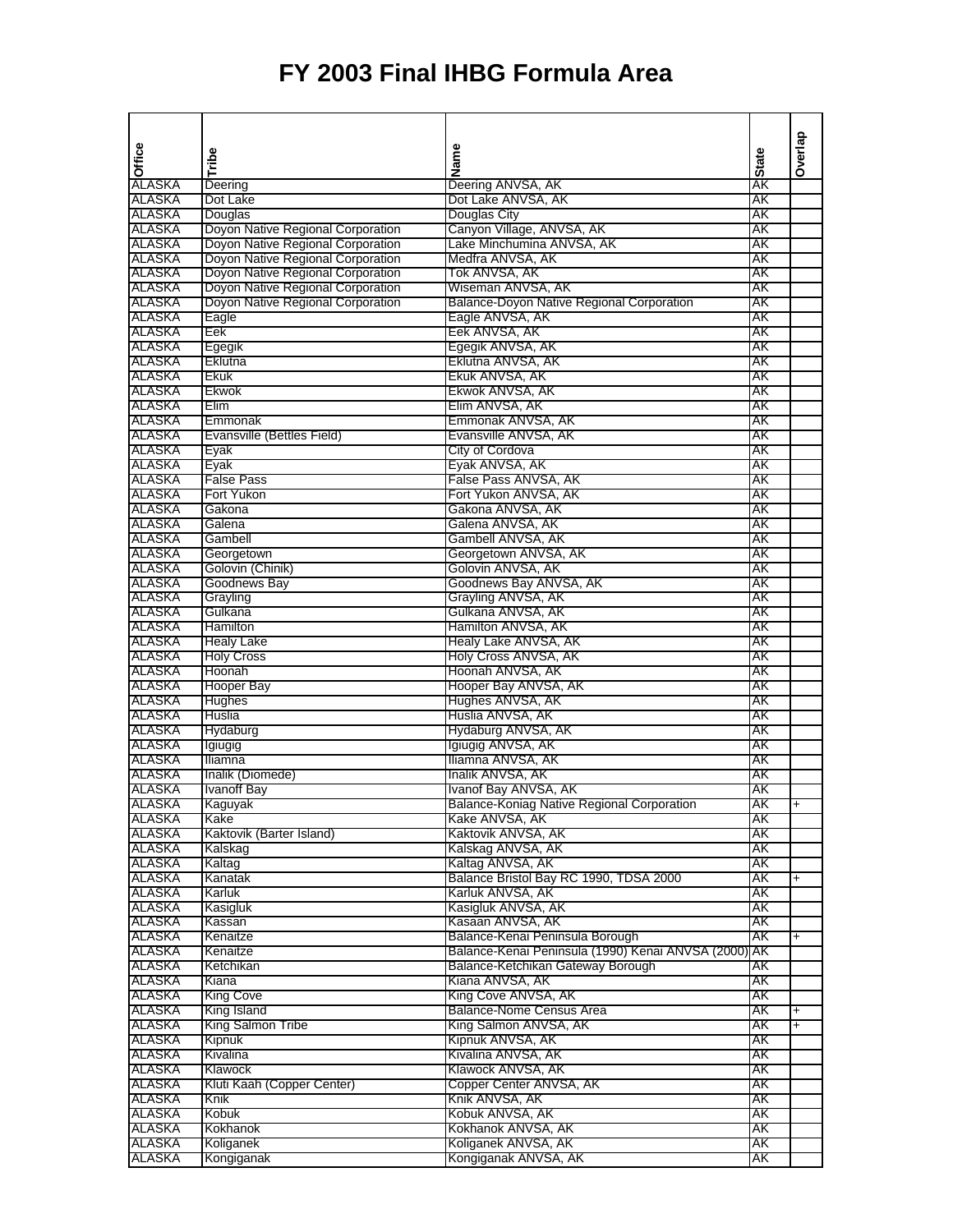|                  |                                         |                                                       |              | Overlap        |
|------------------|-----------------------------------------|-------------------------------------------------------|--------------|----------------|
| Office           | Tribe                                   | Name                                                  | <b>State</b> |                |
|                  |                                         |                                                       |              |                |
| ALASKA           | Koniag Native Regional Corporation      | Balance-Kodiak Island Borough                         | ÁK           | $\overline{+}$ |
| ALASKA           | Koniag Native Regional Corporation      | Balance-Koniag Native Regional Corporation            | AΚ           | $\overline{+}$ |
| ALASKA           | Kotlik                                  | Kotlik ANVSA, AK                                      | ΑK           |                |
| ALASKA           | Kotzebue                                | Kotzebue ANVSA, AK                                    | ΑK           |                |
| ALASKA           | Koyuk                                   | Koyuk ANVSA, AK                                       | ΑK           |                |
| ALASKA           | Koyukuk                                 | Koyukuk ANVSA, AK                                     | ΑK           | $\ddot{}$      |
| ALASKA           | <b>Kwethluk</b>                         | Kwethluk ANVSA, AK                                    | ΑK           |                |
| ALASKA           | Kwigillingok                            | Kwigillingok ANVSA, AK                                | AΚ<br>AΚ     |                |
| ALASKA           | Kwinhagak (Quinhagak)                   | Quinhagak ANVSA, AK                                   |              |                |
| ALASKA<br>ALASKA | Larsen Bay<br>Lesnoi (Woody Island)     | Larsen Bay ANVSA, AK<br>Balance-Kodiak Island Borough | ΑK<br>AΚ     |                |
| ALASKA           | Levelock                                | Levelock ANVSA, AK                                    | ΑK           | $\ddot{}$      |
| ALASKA           | Lime                                    | Lime Village ANVSA, AK                                | AΚ           |                |
| ALASKA           | Lower.Kalskag                           | Lower Kalskag ANVSA, AK                               | AΚ           |                |
| ALASKA           | <b>Manley Hot Springs</b>               | Manley Hot Springs ANVSA, AK                          | ΑK           |                |
| ALASKA           | Manokotak                               | Manokotak ANVSA, AK                                   | AΚ           |                |
| <b>ALASKA</b>    | Marshall                                | Marshall ANVSA, AK                                    | ΑK           |                |
| ALASKA           | Mary's Igloo                            | Mary's Igloo ANVSA, AK                                | ΑK           |                |
| ALASKA           | McGrath                                 | McGrath ANVSA, AK                                     | ΑK           |                |
| ALASKA           | Mekoryuk                                | Mekoryuk ANVSA, AK                                    | AΚ           |                |
| ALASKA           | Mentasta                                | Mentasta Lake ANVSA, AK                               | ΑK           |                |
| ALASKA           | Minto                                   | Minto ANVSA, AK                                       | ΑK           |                |
| ALASKA           | Mountain Village                        | Mountain Village ANVSA, AK                            | ΑK           |                |
| ALASKA           | Naknek                                  | Naknek ANVSA, AK                                      | AΚ           |                |
| ALASKA           | <b>NANA Native Regional Corporation</b> | Balance-NANA Native Regional Corporation, AK          | AΚ           |                |
| ALASKA           | Nanwelek (English Bay)                  | English Bay ANVSA, AK                                 | ΑK           |                |
| ALASKA           | Napaimute                               | Napaimute ANVSA, AK                                   | AΚ           |                |
| ALASKA           | Napakiak                                | Napakiak ANVSA, AK                                    | AΚ           |                |
| ALASKA           | Napaskiak                               | Napaskiak ANVSA, AK                                   | ΑK           |                |
| ALASKA           | Nelson Lagoon                           | Nelson Lagoon ANVSA, AK                               | AΚ           |                |
| ALASKA           | Nenana                                  | Nenana ANVSA, AK                                      | ΑK           |                |
| ALASKA           | New Stuyahok                            | New Stuyahok ANVSA, AK                                | ΑK           |                |
| ALASKA           | Newhalen                                | Newhalen ANVSA, AK                                    | AK           |                |
| ALASKA           | <b>Newtok</b>                           | Newtok ANVSA, AK                                      | ΑK           |                |
| ALASKA           | Nightmute                               | Nightmute ANVSA, AK                                   | ΑK           |                |
| ALASKA           | Nikolai                                 | Nikolai ANVSA, AK                                     | AΚ           |                |
| ALASKA           | Nikolski                                | Nikolski ANVSA, AK                                    | ΑK           |                |
| ALASKA           | Ninilchik                               | Ninilchik ANVSA, AK                                   | AΚ           |                |
| ALASKA           | <b>Noatuk</b>                           | Noatak ANVSA, AK                                      | ΑK           |                |
| ALASKA           | Nome                                    | Ukivok ANVSA, AK                                      | ΑK           |                |
| ALASKA           | Nome                                    | <b>Balance-Nome Census Area</b>                       | AΚ           | $\ddag$        |
| ALASKA           | Nondalton                               | Nondalton ANVSA, AK                                   | ΑK           |                |
| ALASKA           | Noorvik                                 | Noorvik ANVSA, AK                                     | ΑK           |                |
| ALASKA           | Northway                                | Northway ANVSA, AK                                    | AK           |                |
| ALASKA           | Nuigsut                                 | Nuigsut ANVSA, AK                                     | AΚ           |                |
| ALASKA<br>ALASKA | Nulato<br>Nunapitchuk                   | Nulato ANVSA, AK<br>Nunapitchuk ANVSA, AK             | AΚ<br>AΚ     |                |
| ALASKA           | Ohogamiut                               | Ohogamiut ANVSA, AK                                   | AΚ           |                |
| ALASKA           | Old Harbor                              | Old Harbor ANVSA, AK                                  | AΚ           |                |
| ALASKA           | Orutsararmuit (Bethel)                  | Bethel ANVSA, AK                                      | AK           |                |
| ALASKA           | Oscarville                              | Oscarville ANVSA, AK                                  | AK           |                |
| ALASKA           | Ouzinkie                                | Ouzinkie ANVSA, AK                                    | АK           |                |
| ALASKA           | Paimiut                                 | Paimiut ANVSA, AK                                     | AΚ           |                |
| ALASKA           | <b>Pauloff Village</b>                  | <b>Balance Aleut Native Region</b>                    | ΑK           | $+$            |
| ALASKA           | Pedro Bay                               | Pedro Bay ANVSA, AK                                   | AΚ           |                |
| ALASKA           | Perryville                              | Perrvville ANVSA, AK                                  | AΚ           |                |
| ALASKA           | Petersburg                              | Petersburg Census Area                                | AΚ           |                |
| ALASKA           | <b>Pilot Point</b>                      | Pilot Point ANVSA, AK                                 | AΚ           |                |
| ALASKA           | <b>Pilot Station</b>                    | Pilot Station ANVSA, AK                               | AK           |                |
| ALASKA           | Pitka's Point                           | Pitkas Point ANVSA, AK                                | AΚ           |                |
| ALASKA           | Platinum                                | Platinum ANVSA, AK                                    | AΚ           |                |
| ALASKA           | Point Hope                              | Point Hope ANVSA, AK                                  | АK           |                |
| ALASKA           | Point Lay                               | Point Lay ANVSA, AK                                   | AΚ           |                |
| ALASKA           | Port Graham                             | Port Graham ANVSA, AK                                 | АK           |                |
| ALASKA           | Port Heiden                             | Port Heiden ANVSA, AK                                 | АK           |                |
| ALASKA           | Port Lions                              | Port Lions ANVSA, AK                                  | AK           |                |
| ALASKA           | Portage Creek                           | Portage Creek ANVSA, AK                               | ΑK           |                |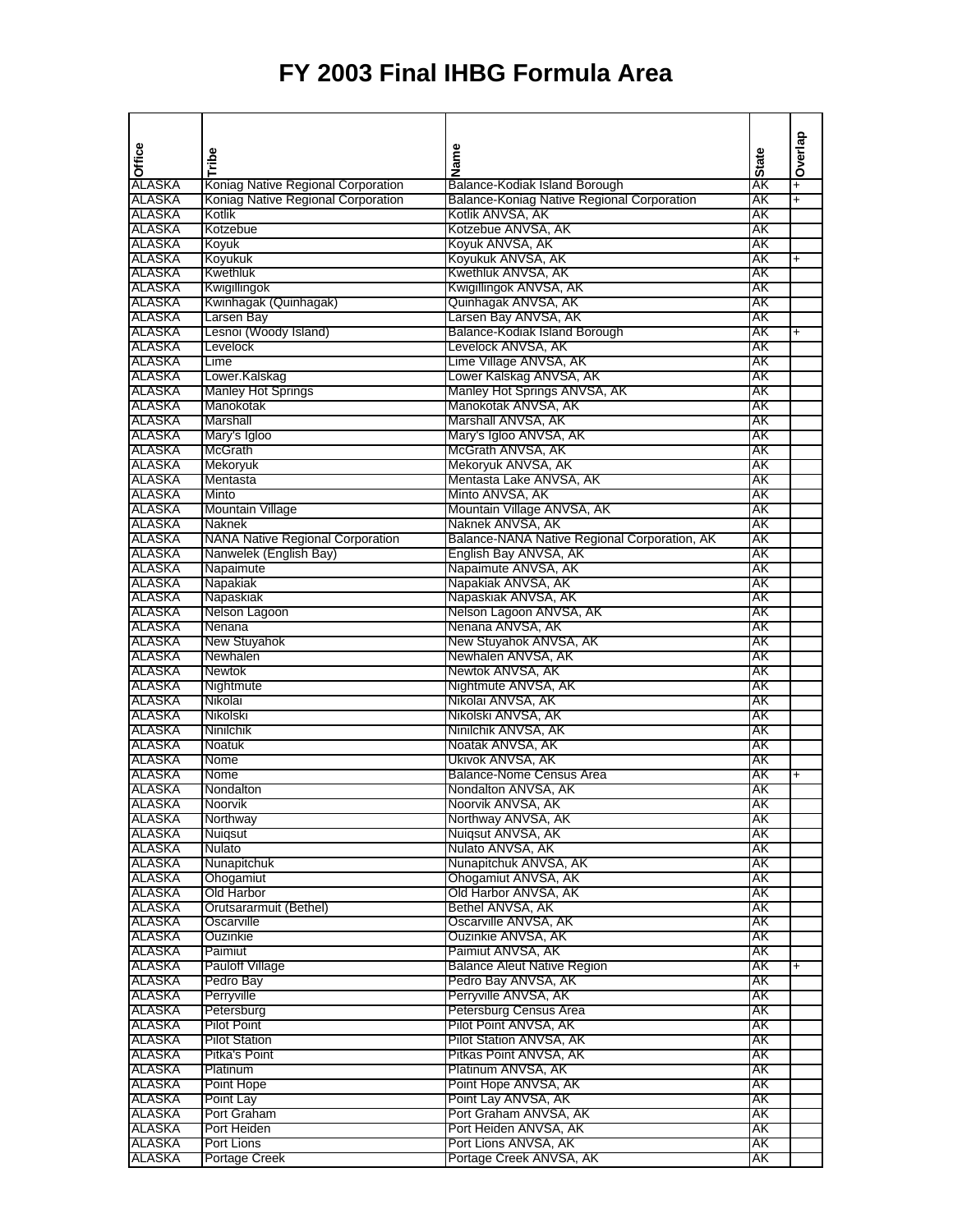| Office           |                                        | Name                                         |              | Overlap   |
|------------------|----------------------------------------|----------------------------------------------|--------------|-----------|
|                  | Tribe                                  |                                              | <b>State</b> |           |
| ALASKA           | Qagan Tayagungin (Sand Point)          | Sand Point ANVSA, AK                         | ΑK           |           |
| ALASKA           | Qawalangin (Unalaska)                  | Unalaska ANVSA, AK                           | AΚ           |           |
| ALASKA           | Rampart                                | Rampart ANVSA, AK                            | AΚ           |           |
| ALASKA           | <b>Red Devil</b>                       | Red Devil ANVSA, AK                          | AΚ           |           |
| ALASKA           | Ruby                                   | Ruby ANVSA, AK                               | AΚ           |           |
| ALASKA           | Russian Mission (Yukon)                | Russian Mission ANVSA, AK                    | AΚ           |           |
| ALASKA           | Saint George                           | St. George ANVSA, AK                         | AΚ           |           |
| ALASKA           | Saint Michael                          | St. Michael ANVSA, AK                        | AΚ           |           |
| ALASKA<br>ALASKA | <b>Saint Paul</b><br>Salamatoff        | St. Paul ANVSA, AK                           | AΚ<br>AΚ     |           |
| ALASKA           |                                        | Salamatof ANVSA, AK<br>Savoonga ANVSA, AK    | AΚ           |           |
| ALASKA           | Savoonga<br>Saxman                     | Saxman ANVSA, AK                             | AΚ           |           |
| ALASKA           | Scammon Bay                            | Scammon Bay ANVSA, AK                        | AΚ           |           |
| ALASKA           | Selawik                                | Selawik ANVSA, AK                            | AΚ           |           |
| ALASKA           | Seldovia                               | Seldovia ANVSA, AK                           | AΚ           |           |
| <b>ALASKA</b>    | Shageluk                               | Shageluk ANVSA, AK                           | AΚ           |           |
| ALASKA           | Shaktoolik                             | Shaktoolik ANVSA, AK                         | AΚ           |           |
| ALASKA           | Sheldon's Point                        | Sheldon Point ANVSA, AK                      | AΚ           |           |
| ALASKA           | Shishmaref                             | Shishmaref ANVSA, AK                         | AK           |           |
| ALASKA           | Shoonag' Tribe of Kodiak               | Kodiak City ANVSA, AK                        | ΑK           | $\ddot{}$ |
| ALASKA           | Shungnak                               | Shungnak ANVSA, AK                           | ΑK           |           |
| ALASKA           | Skagway                                | Pelican ANVSA, AK                            | AK           |           |
| ALASKA           | Skagway                                | Tenakee Springs ANVSA, AK                    | AΚ           |           |
| ALASKA           | Skagway                                | Balance-Skagway-Yakutat-Angoon Census Area   | AΚ           |           |
| ALASKA           | Sleetmute                              | Sleetmute ANVSA, AK                          | AΚ           |           |
| ALASKA           | Solomon                                | Solomon ANVSA, AK                            | ΑK           |           |
| ALASKA           | South Naknek                           | South Naknek ANVSA, AK                       | AΚ           |           |
| ALASKA           | <b>Stebbins</b>                        | Stebbins ANVSA, AK                           | AΚ           |           |
| ALASKA           | <b>Stevens</b>                         | Stevens Village ANVSA, AK                    | ΑK<br>ΑK     |           |
| ALASKA<br>ALASKA | <b>Stoney River</b><br>Takotna         | Stony River ANVSA, AK<br>Takotna ANVSA, AK   | AΚ           |           |
| ALASKA           | Tanacross                              | Tanacross ANVSA, AK                          | AΚ           |           |
| ALASKA           | Tanana                                 | Tanana ANVSA, AK                             | AΚ           |           |
| ALASKA           | <b>Tatitlek</b>                        | Tatitlek ANVSA, AK                           | AΚ           |           |
| ALASKA           | Tazlina                                | Tazlina ANVSA, AK                            | AΚ           |           |
| ALASKA           | Telida                                 | Telida ANVSA, AK                             | ΑK           |           |
| ALASKA           | Teller                                 | Teller ANVSA, AK                             | AΚ           |           |
| ALASKA           | Tetlin                                 | Tetlin ANVSA, AK                             | AΚ           |           |
| ALASKA           | <b>Tlingit and Haida</b>               | Balance-Juneau Borough                       | ΑK           | $\ddot{}$ |
| ALASKA           | <b>Tlingit and Haida</b>               | Balance-Sealaska Native Regional Corporation | AΚ           | $\ddot{}$ |
| ALASKA           | Togiak                                 | Togiak ANVSA, AK                             | AΚ           |           |
| ALASKA           | <b>Toksook Bay</b>                     | Toksook Bay ANVSA, AK                        | AΚ           |           |
| ALASKA           | Tuluksak                               | Tuluksak ANVSA, AK                           | ΑK           |           |
| ALASKA           | Tuntutuliak                            | Tuntutuliak ANVSA, AK                        | AΚ           |           |
| ALASKA           | Tununak                                | Tununak ANVSA, AK                            | AΚ           |           |
| ALASKA           | <b>Twin Hills</b>                      | Twin Hills ANVSA, AK                         | AK           |           |
| ALASKA           | Tyonek                                 | Tyonek ANVSA, AK<br>Ugashik ANVSA, AK        | AK<br>AΚ     |           |
| ALASKA<br>ALASKA | Ugashik<br>Umkumiute                   | Balance-Calista Native Regional Corporation  | AΚ           |           |
| ALASKA           | Unalakleet                             | Unalakleet ANVSA, AK                         | AΚ           | $\ddot{}$ |
| ALASKA           | Unga                                   | <b>Balance Aleut Native Region</b>           | AΚ           | +         |
| ALASKA           | Venetie                                | Venetie ANVSA, AK                            | AΚ           |           |
| ALASKA           | Wainwright                             | Wainwright ANVSA, AK                         | AΚ           |           |
| ALASKA           | Wales                                  | Wales ANVSA, AK                              | AΚ           |           |
| ALASKA           | White Mountain                         | White Mountain ANVSA, AK                     | AΚ           |           |
| ALASKA           | Wrangell                               | Wrangell Census Area                         | AΚ           |           |
| ALASKA           | Yakutat                                | Yakutat ANVSA, AK                            | AΚ           |           |
| <b>CHICAGO</b>   | Aroostook Band of Micmac               | <b>Balance-Aroostook County</b>              | MЕ           | $\ddot{}$ |
| <b>CHICAGO</b>   | <b>Bad River Band</b>                  | <b>Bad River Reservation, WI</b>             | WI           |           |
| <b>CHICAGO</b>   | <b>Bad River Band</b>                  | <b>Balance-Ashland County</b>                | WI           |           |
| <b>CHICAGO</b>   | <b>Bad River Band</b>                  | <b>Balance-Iron County</b>                   | WI           |           |
| <b>CHICAGO</b>   | <b>Bay Mills Indian Community</b>      | Bay Mills Reservation, MI                    | MI           |           |
| <b>CHICAGO</b>   | <b>Bay Mills Indian Community</b>      | <b>Balance-Chippewa County</b>               | MI           | $\ddot{}$ |
| <b>CHICAGO</b>   | Boise Forte Band of Minnesota Chippewa | Bois Forte (Nett Lake) Reservation, MN       | MN           |           |
| <b>CHICAGO</b>   | Boise Forte Band of Minnesota Chippewa | Deer Creek Reservation, MN                   | МN           |           |
| <b>CHICAGO</b>   | Boise Forte Band of Minnesota Chippewa | Vermillion Lake Reservation, MN              | ΜN           |           |
| <b>CHICAGO</b>   | Catawba Indian Tribe                   | Catawba Reservation, SC (State)              | SC           |           |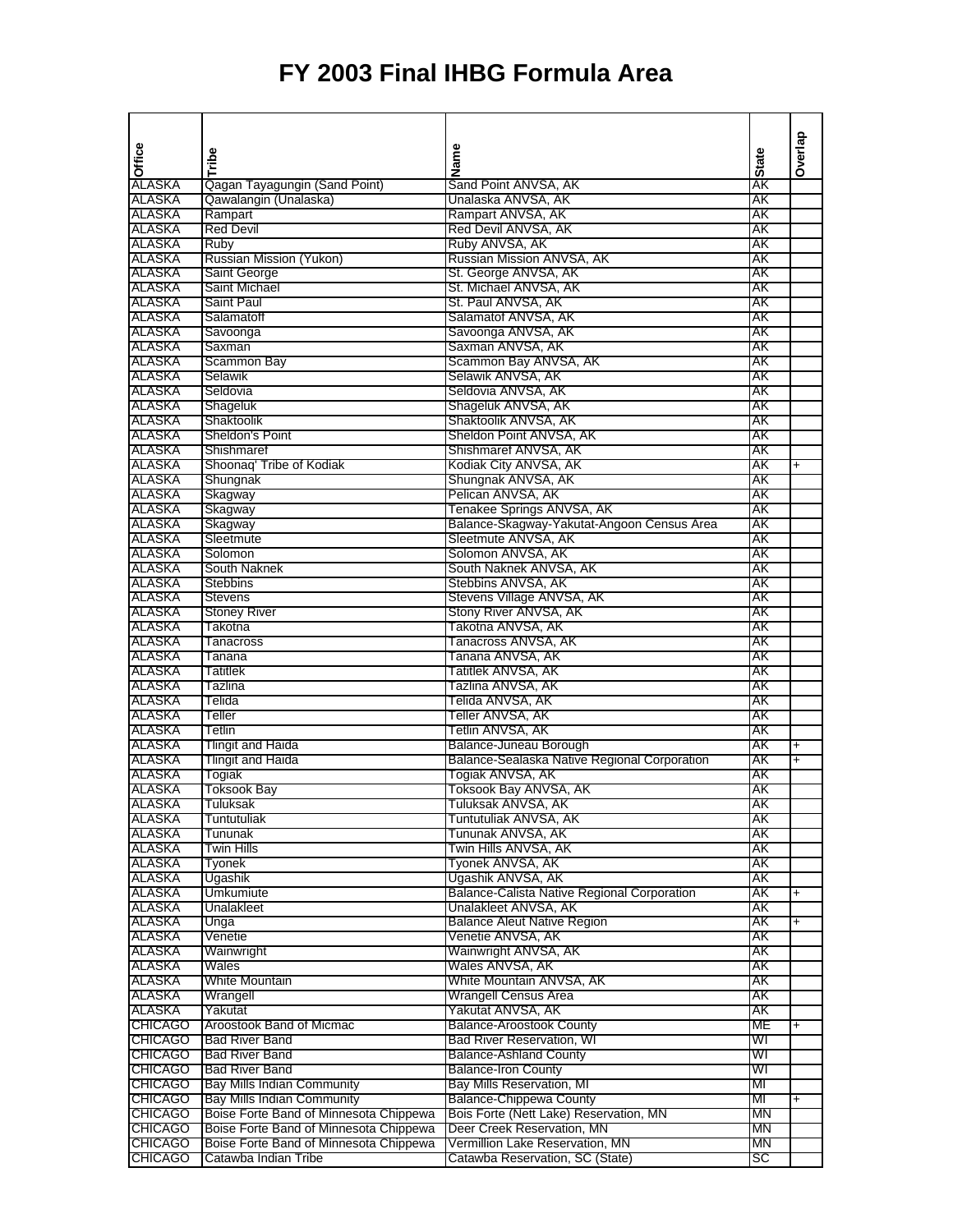|                                  |                                                                    |                                                                              |              | Overlap   |
|----------------------------------|--------------------------------------------------------------------|------------------------------------------------------------------------------|--------------|-----------|
| Office                           | Tribe                                                              | Name                                                                         | <b>State</b> |           |
|                                  |                                                                    |                                                                              |              |           |
| <b>CHICAGO</b>                   | Catawba Indian Tribe                                               | <b>Balance-Abbeville County</b>                                              | SC           |           |
| <b>CHICAGO</b><br><b>CHICAGO</b> | Catawba Indian Tribe<br>Catawba Indian Tribe                       | <b>Balance-Aiken County</b><br><b>Balance-Allendale County</b>               | SC<br>sc     |           |
| <b>CHICAGO</b>                   | Catawba Indian Tribe                                               | <b>Balance-Anderson County</b>                                               | sc           |           |
| <b>CHICAGO</b>                   | Catawba Indian Tribe                                               | <b>Balance-Bamberg County</b>                                                | SC           |           |
| <b>CHICAGO</b>                   | Catawba Indian Tribe                                               | <b>Balance-Barnwell County</b>                                               | SC           |           |
| <b>CHICAGO</b>                   | Catawba Indian Tribe                                               | <b>Balance-Beaufort County</b>                                               | sc           |           |
| <b>CHICAGO</b>                   | Catawba Indian Tribe                                               | <b>Balance-Berkeley County</b>                                               | SC           |           |
| <b>CHICAGO</b>                   | Catawba Indian Tribe                                               | <b>Balance-Cabarrus County</b>                                               | NC           |           |
| <b>CHICAGO</b>                   | Catawba Indian Tribe                                               | <b>Balance-Calhoun County</b>                                                | sc           |           |
| <b>CHICAGO</b>                   | Catawba Indian Tribe                                               | <b>Balance-Charleston County</b>                                             | sc           |           |
| <b>CHICAGO</b>                   | Catawba Indian Tribe                                               | <b>Balance-Cherokee County</b>                                               | <b>SC</b>    |           |
| <b>CHICAGO</b>                   | Catawba Indian Tribe                                               | <b>Balance-Chester County</b>                                                | SC           |           |
| <b>CHICAGO</b><br><b>CHICAGO</b> | Catawba Indian Tribe<br>Catawba Indian Tribe                       | <b>Balance-Chesterfield County</b><br><b>Balance-Clarendon County</b>        | SC<br>SC     |           |
| <b>CHICAGO</b>                   | Catawba Indian Tribe                                               | <b>Balance-Cleveland County</b>                                              | NC           |           |
| <b>CHICAGO</b>                   | Catawba Indian Tribe                                               | <b>Balance-Colleton County</b>                                               | SC           |           |
| <b>CHICAGO</b>                   | Catawba Indian Tribe                                               | <b>Balance-Darlington County</b>                                             | <b>SC</b>    |           |
| <b>CHICAGO</b>                   | Catawba Indian Tribe                                               | <b>Balance-Dillon County</b>                                                 | SC           |           |
| <b>CHICAGO</b>                   | Catawba Indian Tribe                                               | <b>Balance-Dorchester County</b>                                             | SC           |           |
| <b>CHICAGO</b>                   | Catawba Indian Tribe                                               | <b>Balance-Edgefield County</b>                                              | SC           |           |
| <b>CHICAGO</b>                   | Catawba Indian Tribe                                               | <b>Balance-Fairfield County</b>                                              | SC           |           |
| <b>CHICAGO</b>                   | Catawba Indian Tribe                                               | <b>Balance-Florence County</b>                                               | sc           |           |
| <b>CHICAGO</b>                   | Catawba Indian Tribe                                               | <b>Balance-Gaston County</b>                                                 | ΝC           |           |
| <b>CHICAGO</b>                   | Catawba Indian Tribe                                               | <b>Balance-Georgetown County</b>                                             | SC           |           |
| <b>CHICAGO</b><br><b>CHICAGO</b> | Catawba Indian Tribe                                               | <b>Balance-Greenville County</b>                                             | SC<br>SC     |           |
| <b>CHICAGO</b>                   | Catawba Indian Tribe<br>Catawba Indian Tribe                       | <b>Balance-Greenwood County</b><br><b>Balance-Hampton County</b>             | SC           |           |
| <b>CHICAGO</b>                   | Catawba Indian Tribe                                               | <b>Balance-Horry County</b>                                                  | SC           |           |
| <b>CHICAGO</b>                   | Catawba Indian Tribe                                               | <b>Balance-Jasper County</b>                                                 | SC           |           |
| <b>CHICAGO</b>                   | Catawba Indian Tribe                                               | <b>Balance-Kershaw County</b>                                                | SC           |           |
| <b>CHICAGO</b>                   | Catawba Indian Tribe                                               | <b>Balance-Lancaster County</b>                                              | SC           |           |
| <b>CHICAGO</b>                   | Catawba Indian Tribe                                               | <b>Balance-Laurens County</b>                                                | sc           |           |
| <b>CHICAGO</b>                   | Catawba Indian Tribe                                               | <b>Balance-Lee County</b>                                                    | SC           |           |
| <b>CHICAGO</b>                   | Catawba Indian Tribe                                               | <b>Balance-Lexington County</b>                                              | sc           |           |
| <b>CHICAGO</b>                   | Catawba Indian Tribe                                               | <b>Balance-Marion County</b>                                                 | SC           |           |
| <b>CHICAGO</b>                   | Catawba Indian Tribe                                               | <b>Balance-Marlboro County</b>                                               | <b>SC</b>    |           |
| <b>CHICAGO</b><br><b>CHICAGO</b> | Catawba Indian Tribe<br>Catawba Indian Tribe                       | <b>Balance-McCormick County</b>                                              | SC<br>ΝC     |           |
| <b>CHICAGO</b>                   | Catawba Indian Tribe                                               | <b>Balance-Mecklenburg County</b><br><b>Balance-Newberry County</b>          | SC           |           |
| <b>CHICAGO</b>                   | Catawba Indian Tribe                                               | <b>Balance-Oconee County</b>                                                 | SC           |           |
| <b>CHICAGO</b>                   | Catawba Indian Tribe                                               | Balance-Orangeburg County                                                    | SC           |           |
| <b>CHICAGO</b>                   | Catawba Indian Tribe                                               | <b>Balance-Pickens County</b>                                                | sc           |           |
| <b>CHICAGO</b>                   | Catawba Indian Tribe                                               | <b>Balance-Richland County</b>                                               | SC           |           |
| <b>CHICAGO</b>                   | Catawba Indian Tribe                                               | <b>Balance-Rutherford County</b>                                             | NC           |           |
| <b>CHICAGO</b>                   | Catawba Indian Tribe                                               | <b>Balance-Saluda County</b>                                                 | SC           |           |
| <b>CHICAGO</b>                   | Catawba Indian Tribe                                               | <b>Balance-Spartanburg County</b>                                            | sc           |           |
| <b>CHICAGO</b>                   | Catawba Indian Tribe                                               | <b>Balance-Sumter County</b>                                                 | sc           |           |
| <b>CHICAGO</b>                   | Catawba Indian Tribe                                               | <b>Balance-Union County</b>                                                  | NС           |           |
| <b>CHICAGO</b><br><b>CHICAGO</b> | Catawba Indian Tribe<br>Catawba Indian Tribe                       | <b>Balance-Union County</b><br><b>Balance-Williamsburg County</b>            | sc<br>SC     |           |
| <b>CHICAGO</b>                   | Catawba Indian Tribe                                               | <b>Balance-York County</b>                                                   | SC           |           |
| <b>CHICAGO</b>                   | Cayuga Nation                                                      | <b>Balance-Erie County</b>                                                   | NΥ           |           |
| <b>CHICAGO</b>                   | <b>Coharie State Tribe</b>                                         | Coharie TDSA, NC (state)                                                     | NС           |           |
| <b>CHICAGO</b>                   | <b>Eastern Cherokee</b>                                            | Eastern Cherokee Reservation, NC                                             | NC           |           |
| <b>CHICAGO</b>                   | Fond Du Lac Band of Minnesota Chippewa Fond du Lac Reservation, MN |                                                                              | MΝ           |           |
| <b>CHICAGO</b>                   | Fond Du Lac Band of Minnesota Chippewa                             | <b>Balance-Carlton County</b>                                                | ΜN           |           |
| <b>CHICAGO</b>                   | Fond Du Lac Band of Minnesota Chippewa                             | Balance-St. Louis County                                                     | МN           |           |
| <b>CHICAGO</b>                   | Forest County Potawatami                                           | Potawatomi (Wisconsin) Reservation and Trust Land                            | WI           |           |
| <b>CHICAGO</b>                   | <b>Forest County Potawatami</b>                                    | <b>Balance-Forest County</b>                                                 | WI           | $\ddot{}$ |
| <b>CHICAGO</b>                   | Golden Hill Paugusset                                              | Golden Hill Reservation, CT (state)                                          | ст           |           |
| <b>CHICAGO</b>                   | Grand Portage Band of Minn. Chippewa                               | Grand Portage Reservation, MN                                                | ΜN<br>ΜN     |           |
| <b>CHICAGO</b><br><b>CHICAGO</b> | Grand Portage Band of Minn. Chippewa<br><b>Grand Traverse Band</b> | <b>Balance-Cook County</b><br>Grand Traverse Reservation and Trust Lands, MI | MI           |           |
| <b>CHICAGO</b>                   | <b>Grand Traverse Band</b>                                         | <b>Balance-Antrim County</b>                                                 | MI           |           |
| <b>CHICAGO</b>                   | <b>Grand Traverse Band</b>                                         | <b>Balance-Benzie County</b>                                                 | MI           |           |
| <b>CHICAGO</b>                   | <b>Grand Traverse Band</b>                                         | <b>Balance-Grand Traverse County</b>                                         | MI           |           |
|                                  |                                                                    |                                                                              |              |           |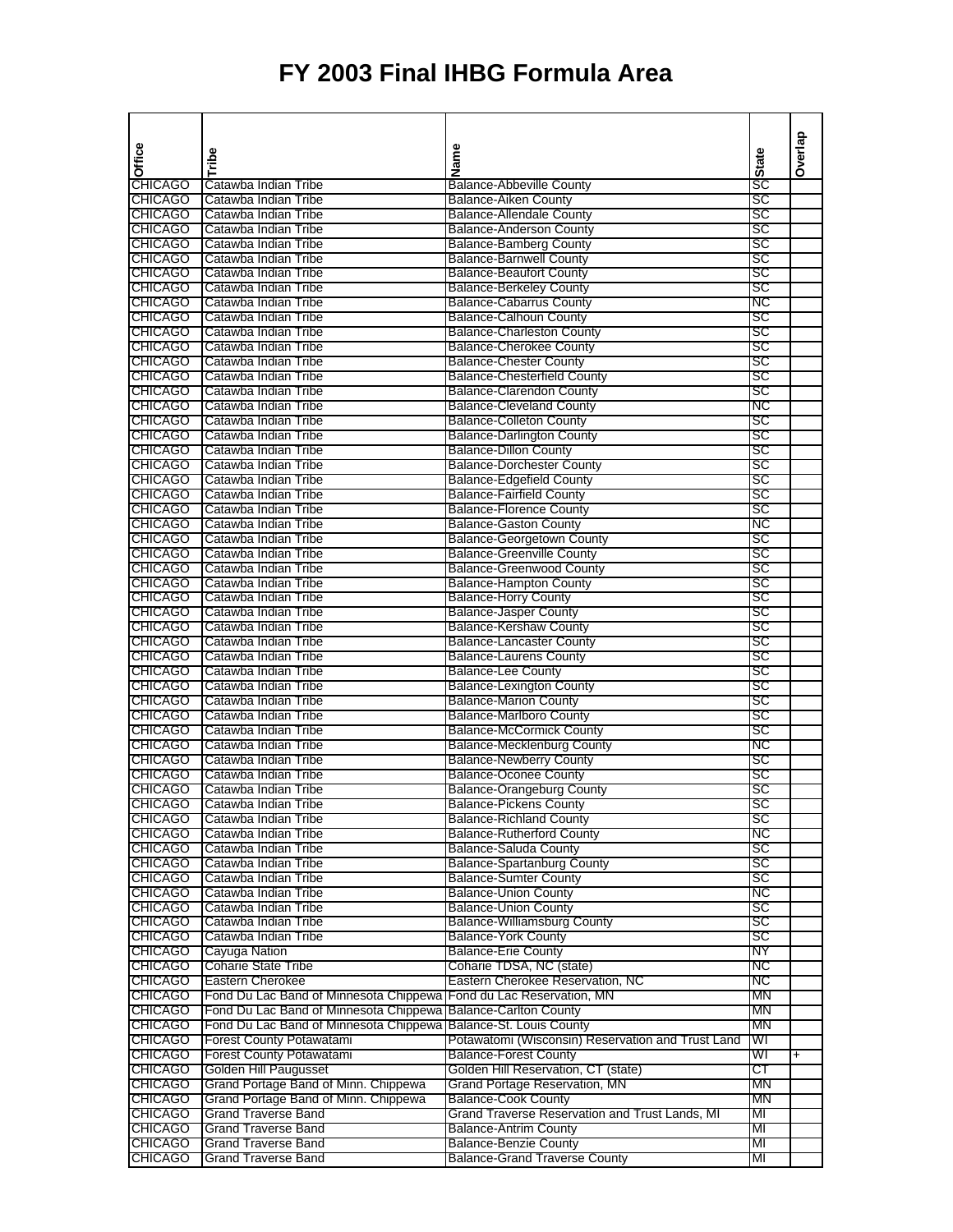|                                  |                                                                |                                                                     |              | Overlap                  |
|----------------------------------|----------------------------------------------------------------|---------------------------------------------------------------------|--------------|--------------------------|
| Office                           | Tribe                                                          | Name                                                                | <b>State</b> |                          |
|                                  |                                                                |                                                                     |              |                          |
| <b>CHICAGO</b>                   | Grand Traverse Band                                            | <b>Balance-Leelanau County</b>                                      | MI           |                          |
| <b>CHICAGO</b><br><b>CHICAGO</b> | <b>Grand Traverse Band</b><br><b>Grand Traverse Band</b>       | <b>Balance-Manistee County</b><br><b>Balance-Charlevoix County</b>  | MI<br>MI     | $\overline{\phantom{0}}$ |
| <b>CHICAGO</b>                   | Haliwa-Saponi State Tribe                                      | Haliwa-Saponi TDSA, NC (state)                                      | NC           |                          |
| <b>CHICAGO</b>                   | Hannahville Community                                          | Hannahville Community and Trust Lands, MI                           | MI           |                          |
| <b>CHICAGO</b>                   | <b>Ho-Chunk Nation</b>                                         | Houston County Trust Lands                                          | ΜN           |                          |
| <b>CHICAGO</b>                   | Ho-Chunk Nation                                                | Wisconsin Winnebago Reservation and Trust Land                      | WI           |                          |
| <b>CHICAGO</b>                   | <b>Ho-Chunk Nation</b>                                         | <b>Balance-Adams County</b>                                         | WI           |                          |
| <b>CHICAGO</b>                   | Ho-Chunk Nation                                                | <b>Balance-Clark County</b>                                         | WI           |                          |
| <b>CHICAGO</b>                   | <b>Ho-Chunk Nation</b>                                         | <b>Balance-Columbia County</b>                                      | WI           |                          |
| <b>CHICAGO</b>                   | Ho-Chunk Nation                                                | <b>Balance-Crawford County</b>                                      | WI           |                          |
| <b>CHICAGO</b>                   | <b>Ho-Chunk Nation</b>                                         | <b>Balance-Dane County</b>                                          | WI           |                          |
| <b>CHICAGO</b><br><b>CHICAGO</b> | <b>Ho-Chunk Nation</b><br>Ho-Chunk Nation                      | Balance-Eau Claire County<br><b>Balance-Jackson County</b>          | WI<br>WI     |                          |
| <b>CHICAGO</b>                   | Ho-Chunk Nation                                                | <b>Balance-Juneau County</b>                                        | WI           |                          |
| <b>CHICAGO</b>                   | <b>Ho-Chunk Nation</b>                                         | <b>Balance-La Crosse County</b>                                     | WI           |                          |
| <b>CHICAGO</b>                   | <b>Ho-Chunk Nation</b>                                         | <b>Balance-Monroe County</b>                                        | WI           |                          |
| <b>CHICAGO</b>                   | <b>Ho-Chunk Nation</b>                                         | <b>Balance-Sauk County</b>                                          | WI           |                          |
| <b>CHICAGO</b>                   | <b>Ho-Chunk Nation</b>                                         | <b>Balance-Shawano County</b>                                       | WI           |                          |
| <b>CHICAGO</b>                   | <b>THo-Chunk Nation</b>                                        | <b>Balance-Trempealeau County</b>                                   | WI           |                          |
| <b>CHICAGO</b>                   | <b>Ho-Chunk Nation</b>                                         | <b>Balance-Vernon County</b>                                        | WI           |                          |
| <b>CHICAGO</b>                   | <b>Ho-Chunk Nation</b>                                         | <b>Balance-Wood County</b>                                          | WI           |                          |
| <b>CHICAGO</b>                   | <b>Houlton Band of Maliseets</b>                               | <b>Balance-Aroostook County</b>                                     | МE           | $\ddot{}$                |
| <b>CHICAGO</b>                   | Huron Band of Potawatomi                                       | Pine Creek Reservation, MI (state)                                  | MI           |                          |
| <b>CHICAGO</b>                   | <b>Huron Band of Potawatomi</b>                                | <b>Balance-Calhoun County</b>                                       | MI<br>MI     |                          |
| <b>CHICAGO</b><br><b>CHICAGO</b> | Keweenaw Bay Indian Community<br>Keweenaw Bay Indian Community | L'Anse Reservation and Trust Lands, MI<br>Ontonagon Reservation, MI | MI           |                          |
| <b>CHICAGO</b>                   | Keweenaw Bay Indian Community                                  | <b>Balance-Baraga County</b>                                        | MI           |                          |
| <b>CHICAGO</b>                   | Keweenaw Bay Indian Community                                  | <b>Balance-Marquette County</b>                                     | МІ           | +                        |
| <b>CHICAGO</b>                   | <b>Lac Courte Oreilles</b>                                     | Lac Courte Oreilles Reservation and Trust Land                      | WI           |                          |
| <b>CHICAGO</b>                   | Lac Courte Oreilles                                            | <b>Balance-Sawyer County</b>                                        | WI           |                          |
| <b>CHICAGO</b>                   | Lac Du Flambeau Band                                           | Lac du Flambeau Reservation, WI                                     | WI           |                          |
| <b>CHICAGO</b>                   | Lac Vieux Desert Band                                          | Lac Vieux Desert Reservation, MI                                    | MI           |                          |
| <b>CHICAGO</b>                   | Leech Lake Band of Minnesota Chippewa                          | Leech Lake Reservation, MN                                          | ΜN           |                          |
| <b>CHICAGO</b>                   | Little River Band of Ottawa                                    | <b>Balance-Lake County</b>                                          | MI           |                          |
| <b>CHICAGO</b>                   | Little River Band of Ottawa                                    | <b>Balance-Mason County</b>                                         | MI           |                          |
| <b>CHICAGO</b><br><b>CHICAGO</b> | Little River Band of Ottawa                                    | <b>Balance-Wexford County</b>                                       | MI<br>MI     |                          |
| <b>CHICAGO</b>                   | Little Traverse Bay Band<br>Little Traverse Bay Band           | <b>Balance-Charlevoix County</b><br>Balance-Cheboygan County        | MI           | $\ddot{}$                |
| <b>CHICAGO</b>                   | Little Traverse Bay Band                                       | <b>Balance-Emmet County</b>                                         | MI           |                          |
| <b>CHICAGO</b>                   | <b>Lower Sioux</b>                                             | Lower Sioux Community, MN                                           | ΜN           |                          |
| <b>CHICAGO</b>                   | <b>Lower Sioux</b>                                             | Sandy Lake Reservation, MN                                          | ΜN           |                          |
| <b>CHICAGO</b>                   | Lumbee State Tribe                                             | Lumbee TDSA, NC (state)                                             | ΝC           |                          |
| <b>CHICAGO</b>                   | Match-e-be-nash-she-wish Band of Potta                         | <b>Balance-Barry County</b>                                         | MI           |                          |
| <b>CHICAGO</b>                   | Match-e-be-nash-she-wish Band of Potta                         | Balance-Kalamazoo County                                            | МІ           |                          |
| <b>CHICAGO</b>                   | Match-e-be-nash-she-wish Band of Potta                         | <b>Balance-Kent County</b>                                          | MI           |                          |
| <b>CHICAGO</b>                   | Match-e-be-nash-she-wish Band of Potta                         | <b>Balance-Ottawa County</b>                                        | MI           |                          |
| <b>CHICAGO</b>                   | Match-e-be-nash-she-wish Band of Potta                         | <b>Balance-Allegan County</b><br>Mattaponi Reservation, VA (state)  | MI           | $\ddot{}$                |
| <b>CHICAGO</b><br><b>CHICAGO</b> | Mattaponi<br><b>Meherrin State Tribe</b>                       | Meherrin TDSA, NC (state)                                           | VA<br>NC     |                          |
| <b>CHICAGO</b>                   | Menominee Indian Tribe                                         | Menominee Reservation, WI                                           | WI           |                          |
| <b>CHICAGO</b>                   | Miccosukee Tribe                                               | Miccosukee Reservation, FL                                          | FL           |                          |
| <b>CHICAGO</b>                   | Mille Lacs Band of Minnesota Chippewa                          | <b>Balance-Crow Wing County</b>                                     | ΜN           |                          |
| <b>CHICAGO</b>                   | Mille Lacs Band of Minnesota Chippewa                          | Mille Lacs Reservation, MN                                          | ΜN           |                          |
| <b>CHICAGO</b>                   | Mille Lacs Band of Minnesota Chippewa                          | <b>Balance-Mille Lacs County</b>                                    | ΜN           |                          |
| <b>CHICAGO</b>                   | Mille Lacs Band of Minnesota Chippewa                          | <b>Balance-Pine County</b>                                          | MΝ           |                          |
| <b>CHICAGO</b>                   | Mississippi Choctaw Tribe                                      | Mississippi Choctaw Reservation and Trust Land                      | МS           |                          |
| <b>CHICAGO</b>                   | Mississippi Choctaw Tribe                                      | <b>Balance-Jackson County</b>                                       | МS           |                          |
| <b>CHICAGO</b>                   | Mississippi Choctaw Tribe                                      | <b>Balance-Jasper County</b>                                        | MS           |                          |
| <b>CHICAGO</b>                   | Mississippi Choctaw Tribe                                      | <b>Balance-Jones County</b>                                         | МS           |                          |
| <b>CHICAGO</b><br><b>CHICAGO</b> | <b>Mississippi Choctaw Tribe</b><br>Mississippi Choctaw Tribe  | <b>Balance-Kemper County</b><br><b>Balance-Lauderdale County</b>    | МS<br>TN     |                          |
| <b>CHICAGO</b>                   | Mississippi Choctaw Tribe                                      | <b>Balance-Leake County</b>                                         | МS           |                          |
| <b>CHICAGO</b>                   | Mississippi Choctaw Tribe                                      | <b>Balance-Neshoba County</b>                                       | МS           |                          |
| <b>CHICAGO</b>                   | Mississippi Choctaw Tribe                                      | <b>Balance-Newton County</b>                                        | МS           |                          |
| <b>CHICAGO</b>                   | Mississippi Choctaw Tribe                                      | <b>Balance-Scott County</b>                                         | МS           |                          |
| <b>CHICAGO</b>                   | Mississippi Choctaw Tribe                                      | <b>Balance-Winston County</b>                                       | ΜS           |                          |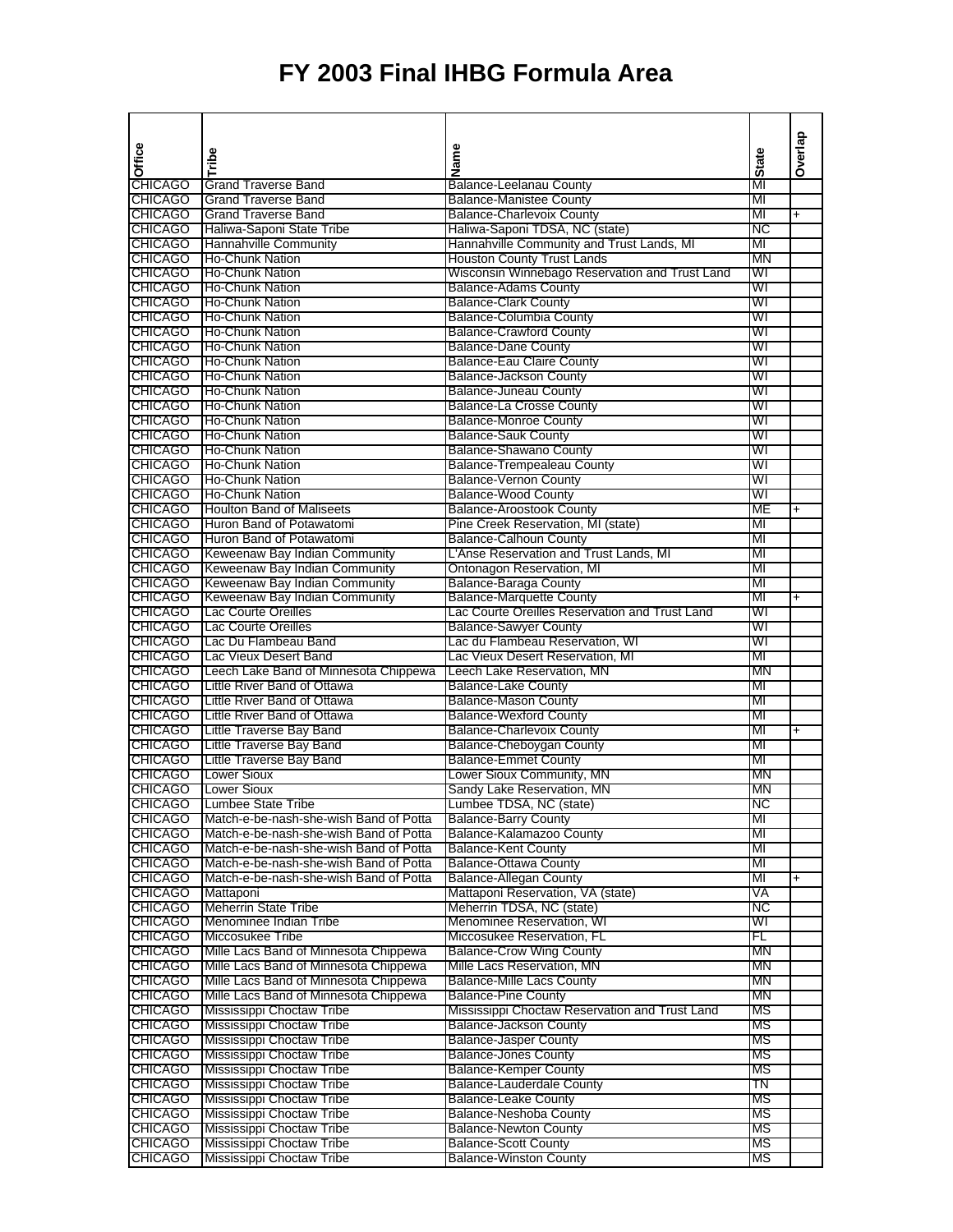|                                  |                                                              |                                                                      |              | Overlap   |
|----------------------------------|--------------------------------------------------------------|----------------------------------------------------------------------|--------------|-----------|
| Office                           | Tribe                                                        | Name                                                                 | <b>State</b> |           |
|                                  |                                                              |                                                                      |              |           |
| <b>CHICAGO</b>                   | Mohegan Tribe of Connecticut                                 | Mohegan TDSA, CT (state)                                             | СT           |           |
| <b>CHICAGO</b>                   | <b>MOWA Band of Choctaw Indians</b><br>Narragansett Tribe    | <b>Balance-Washington County</b>                                     | AL           |           |
| <b>CHICAGO</b><br><b>CHICAGO</b> | Narragansett Tribe                                           | Narrangansett Reservation, RI<br><b>Balance-Washington County</b>    | RI<br>RI     |           |
| <b>CHICAGO</b>                   | Oneida Nation of New York                                    | Oneida (East) Reservation, NY                                        | NΥ           |           |
| <b>CHICAGO</b>                   | Oneida Nation of New York                                    | <b>Balance-Chenango County</b>                                       | NΥ           |           |
| <b>CHICAGO</b>                   | Oneida Nation of New York                                    | <b>Balance-Cortland County</b>                                       | NΥ           |           |
| <b>CHICAGO</b>                   | Oneida Nation of New York                                    | <b>Balance-Herkimer County</b>                                       | NΥ           |           |
| <b>CHICAGO</b>                   | Oneida Nation of New York                                    | <b>Balance-Madison County</b>                                        | NΥ           |           |
| <b>CHICAGO</b>                   | Oneida Nation of New York                                    | <b>Balance-Oneida County</b>                                         | NΥ           |           |
| <b>CHICAGO</b>                   | Oneida Nation of New York                                    | Balance-Onondaga County                                              | NΥ           |           |
| <b>CHICAGO</b>                   | Oneida Tribe                                                 | Oneida (West) Reservation, WI                                        | WI           |           |
| <b>CHICAGO</b><br><b>CHICAGO</b> | Oneida Tribe                                                 | <b>Balance-Brown County</b>                                          | WI<br>WI     |           |
| <b>CHICAGO</b>                   | Oneida Tribe<br><b>Onondaga Nation</b>                       | <b>Balance-Outagamie County</b><br>Onondaga Reservation, NY          | NΥ           |           |
| <b>CHICAGO</b>                   | Pamunkey                                                     | Pamunkey Reservation, VA (state)                                     | VA           |           |
| <b>CHICAGO</b>                   | Passamaquody Indian Tribe                                    | Indian Township Reservation, ME                                      | МE           |           |
| <b>CHICAGO</b>                   | Paucatuck Eastern Pequot Tribe                               | Paucatuck Eastern Pequot Reservation, CT (state)                     | ст           |           |
| <b>CHICAGO</b>                   | <b>Penobscot Tribe</b>                                       | Penobscot Reservation and Trust Lands, ME                            | МE           |           |
| <b>CHICAGO</b>                   | <b>Penobscot Tribe</b>                                       | <b>Balance - Penobscot County</b>                                    | МE           |           |
| <b>CHICAGO</b>                   | <b>Pleasant Point</b>                                        | Passamaquoddy Trust Lands, ME                                        | ME           |           |
| <b>CHICAGO</b>                   | <b>Pleasant Point</b>                                        | Pleasant Point Reservation, ME                                       | МE           |           |
| <b>CHICAGO</b>                   | <b>Pleasant Point</b>                                        | <b>Balance-Washington County</b>                                     | МE           |           |
| <b>CHICAGO</b>                   | Poarch Band of Creek Indians                                 | Poarch Creek Reservation and Trust Lands, AL                         | AL           |           |
| <b>CHICAGO</b>                   | Poarch Band of Creek Indians                                 | <b>Balance-Baldwin County</b>                                        | AL           |           |
| <b>CHICAGO</b>                   | Poarch Band of Creek Indians                                 | <b>Balance-Escambia County</b>                                       | AL           |           |
| <b>CHICAGO</b><br><b>CHICAGO</b> | Poarch Band of Creek Indians<br>Poarch Band of Creek Indians | <b>Balance-Escambia County</b><br><b>Balance-Mobile County</b>       | FL<br>AL     |           |
| <b>CHICAGO</b>                   | Poarch Band of Creek Indians                                 | <b>Balance-Monroe County</b>                                         | AL           |           |
| <b>CHICAGO</b>                   | Pokagon Band of Potawatomi                                   | <b>Balance-Allegan County</b>                                        | МІ           | $\ddot{}$ |
| <b>CHICAGO</b>                   | Pokagon Band of Potawatomi                                   | <b>Balance-Berrien County</b>                                        | MI           |           |
| <b>CHICAGO</b>                   | Pokagon Band of Potawatomi                                   | <b>Balance-Cass County</b>                                           | MI           |           |
| <b>CHICAGO</b>                   | Pokagon Band of Potawatomi                                   | <b>Balance-Elkhart County</b>                                        | ΊN           |           |
| <b>CHICAGO</b>                   | Pokagon Band of Potawatomi                                   | <b>Balance-Kosciusko County</b>                                      | ΙN           |           |
| <b>CHICAGO</b>                   | Pokagon Band of Potawatomi                                   | <b>Balance-La Porte County</b>                                       | ΙN           |           |
| <b>CHICAGO</b>                   | Pokagon Band of Potawatomi                                   | <b>Balance-Marshall County</b>                                       | ΙN           |           |
| <b>CHICAGO</b>                   | Pokagon Band of Potawatomi                                   | Balance-St. Joseph County                                            | ΤN           |           |
| <b>CHICAGO</b><br><b>CHICAGO</b> | Pokagon Band of Potawatomi<br>Pokagon Band of Potawatomi     | <b>Balance-Starke County</b><br>Balance-Van Buren County             | ΙN<br>MI     |           |
| <b>CHICAGO</b>                   | Poospatuck Indian Reservation                                | Poospatuck Reservation, NY (state)                                   | NΥ           |           |
| <b>CHICAGO</b>                   | <b>Prairie Island Sioux</b>                                  | Prairie Island Community, MN                                         | ΜN           |           |
| <b>CHICAGO</b>                   | Red Cliff Band of Lake Superior Chippe                       | Red Cliff Reservation and Trust Lands, WI                            | WI           |           |
| <b>CHICAGO</b>                   | Red Lake Band of Chippewa                                    | Red Lake Reservation, MN                                             | ΜN           |           |
| <b>CHICAGO</b>                   | Sac & Fox Tribe                                              | Sac and Fox (lowa) Reservation, IA                                   | ΙA           |           |
| <b>CHICAGO</b>                   | Saginaw Chippewa                                             | Isabella Reservation and Trust Lands, MI                             | МГ           |           |
| <b>CHICAGO</b>                   | Saginaw Chippewa                                             | <b>Balance-Arenac County</b>                                         | MI           |           |
| <b>CHICAGO</b>                   | Saginaw Chippewa                                             | <b>Balance-Gladwin County</b>                                        | MI           |           |
| <b>CHICAGO</b>                   | Saginaw Chippewa                                             | <b>Balance-Gratiot County</b>                                        | MI           |           |
| <b>CHICAGO</b>                   | Saginaw Chippewa<br>Saginaw Chippewa                         | Balance-Isabella County                                              | MI           |           |
| <b>CHICAGO</b><br><b>CHICAGO</b> | Saginaw Chippewa                                             | <b>Balance-Mecosta County</b><br><b>Balance-Midland County</b>       | MI<br>MI     |           |
| <b>CHICAGO</b>                   | Saginaw Chippewa                                             | <b>Balance-Montcalm County</b>                                       | MI           |           |
| <b>CHICAGO</b>                   | Saginaw Chippewa                                             | <b>Balance-Osceola County</b>                                        | MI           |           |
| <b>CHICAGO</b>                   | Saint Croix Chippewa                                         | St. Croix Reservation, WI                                            | WI           |           |
| <b>CHICAGO</b>                   | Sault Ste. Marie Tribe                                       | Sault Ste. Marie Reservation and Trust Land                          | MI           |           |
| <b>CHICAGO</b>                   | Sault Ste. Marie Tribe                                       | <b>Balance-Alger County</b>                                          | MI           |           |
| <b>CHICAGO</b>                   | Sault Ste. Marie Tribe                                       | <b>Balance-Chippewa County</b>                                       | MI           | +         |
| <b>CHICAGO</b>                   | Sault Ste. Marie Tribe                                       | <b>Balance-Delta County</b>                                          | MI           |           |
| <b>CHICAGO</b>                   | Sault Ste. Marie Tribe                                       | <b>Balance-Luce County</b>                                           | MI           |           |
| <b>CHICAGO</b>                   | Sault Ste. Marie Tribe                                       | <b>Balance-Mackinac County</b>                                       | MI           |           |
| <b>CHICAGO</b>                   | Sault Ste. Marie Tribe<br>Sault Ste. Marie Tribe             | <b>Balance-Schoolcraft County</b><br><b>Balance-Marquette County</b> | MI<br>MI     |           |
| <b>CHICAGO</b><br><b>CHICAGO</b> | Schaghticoke                                                 | Schaghticoke Reservation, CT (state)                                 | СT           | $\ddot{}$ |
| <b>CHICAGO</b>                   | Seminole Tribe                                               | <b>Big Cypress Reservation, FL</b>                                   | FL           |           |
| <b>CHICAGO</b>                   | Seminole Tribe                                               | <b>Brighton Reservation, FL</b>                                      | FL           |           |
| <b>CHICAGO</b>                   | Seminole Tribe                                               | Hollywood Reservation, FL                                            | FL           |           |
| <b>CHICAGO</b>                   | Seminole Tribe                                               | Seminole Trust Lands, FL                                             | FL           |           |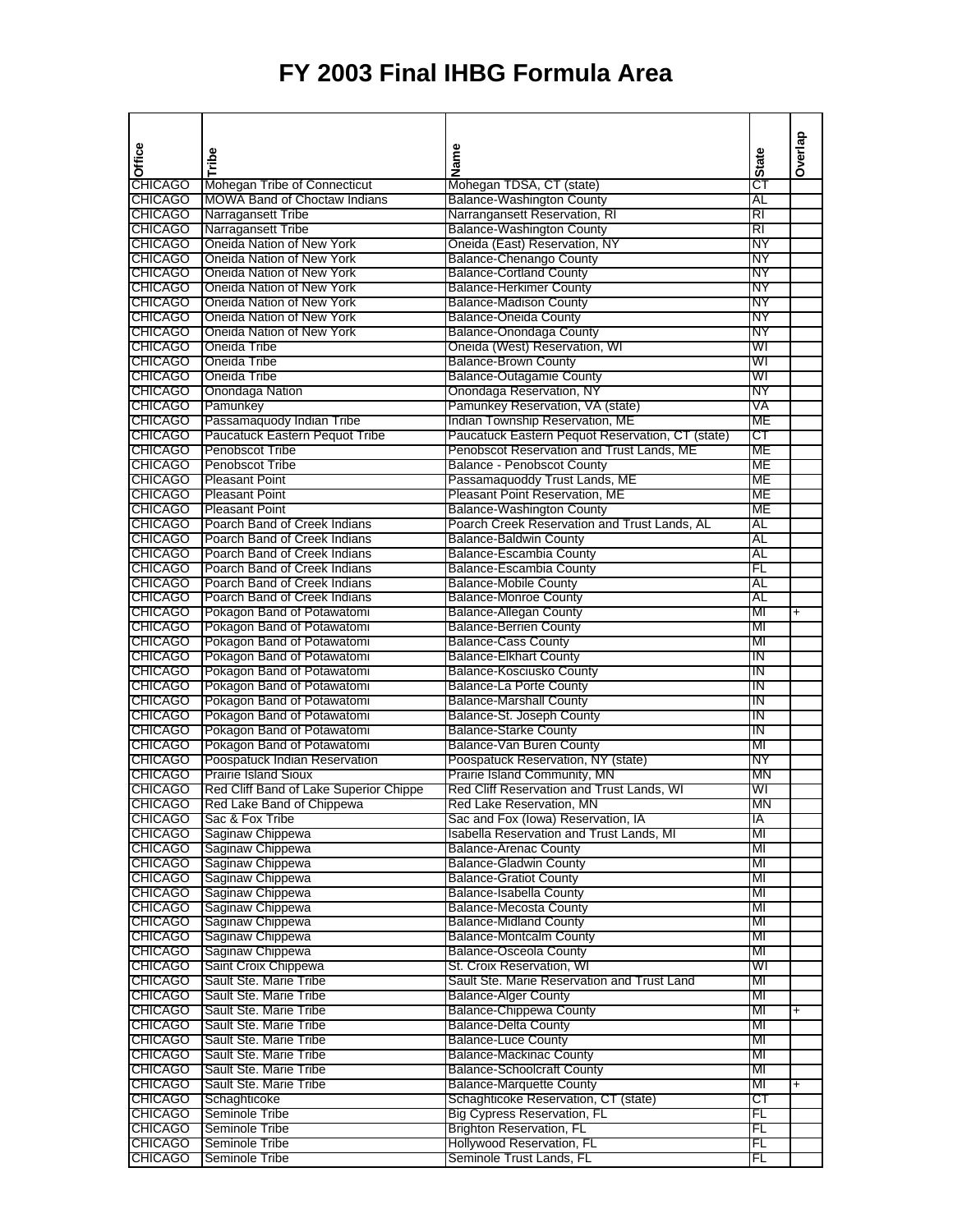| Office                           | Tribe                                                                            | Name                                                             | <b>State</b>    | Overlap   |
|----------------------------------|----------------------------------------------------------------------------------|------------------------------------------------------------------|-----------------|-----------|
|                                  |                                                                                  |                                                                  |                 |           |
| <b>CHICAGO</b>                   | Seminole Tribe                                                                   | <b>Balance - Collier County</b>                                  | FL              |           |
| <b>CHICAGO</b><br><b>CHICAGO</b> | Seminole Tribe<br>Seminole Tribe                                                 | <b>Balance-Dade County</b><br><b>Balance-Hillsborough County</b> | FL<br>FL        |           |
| <b>CHICAGO</b>                   | Seminole Tribe                                                                   | Balance-St. Lucie County                                         | FL              |           |
| <b>CHICAGO</b>                   | Seneca Nation of New York                                                        | Allegany Reservation, NY                                         | NΥ              |           |
| <b>CHICAGO</b>                   | Seneca Nation of New York                                                        | Cattaraugus Reservation, NY                                      | NΥ              |           |
| <b>CHICAGO</b>                   | Seneca Nation of New York                                                        | Oil Springs Reservation, NY                                      | NΥ              |           |
| <b>CHICAGO</b>                   | <b>Shakopee Sioux</b>                                                            | Shakopee Community, MN                                           | ΜN              |           |
| <b>CHICAGO</b>                   | Shinnecock Indian Reservation                                                    | Shinnecock Reservation, NY (state)                               | NΥ              |           |
| <b>CHICAGO</b>                   | Sokagoan Chippewa Tribe                                                          | Sokaogon Chippewa Community and Trust Lands                      | WI              |           |
| <b>CHICAGO</b>                   | Sokagoan Chippewa Tribe                                                          | Balance-Forest County, WI                                        | WI              | $\ddot{}$ |
| <b>CHICAGO</b>                   | St. Regis Mohawk Tribe                                                           | St. Regis Mohawk Reservation, NY                                 | NΥ              |           |
| <b>CHICAGO</b><br><b>CHICAGO</b> | St. Regis Mohawk Tribe<br>St. Regis Mohawk Tribe                                 | <b>Balance-Franklin County</b><br>Balance-St. Lawrence County    | ΝY<br>NΥ        |           |
| <b>CHICAGO</b>                   | Stockbridge-Munsee Tribe                                                         | Stockbridge Reservation, WI                                      | WI              |           |
| <b>CHICAGO</b>                   | Tonawanda Band of Senecas                                                        | Tonawanda Reservation, NY                                        | NΥ              |           |
| <b>CHICAGO</b>                   | <b>Tuscarora Nation</b>                                                          | <b>Tuscarora Reservation, NY</b>                                 | NΥ              |           |
| <b>CHICAGO</b>                   | <b>Upper Sioux Indian Community</b>                                              | <b>Upper Sioux Community, MN</b>                                 | ΜN              |           |
| <b>CHICAGO</b>                   | <b>Upper Sioux Indian Community</b>                                              | <b>Balance-Goodhue County</b>                                    | ΜN              |           |
| <b>CHICAGO</b>                   | <b>Upper Sioux Indian Community</b>                                              | <b>Balance-Redwood County</b>                                    | MN              |           |
| <b>CHICAGO</b>                   | <b>Upper Sioux Indian Community</b>                                              | <b>Balance-Renville County</b>                                   | ΜN              |           |
| <b>CHICAGO</b>                   | <b>Upper Sioux Indian Community</b>                                              | <b>Balance-Scott County</b>                                      | ΜN              |           |
| <b>CHICAGO</b>                   | <b>Upper Sioux Indian Community</b>                                              | <b>Balance-Yellow Medicine County</b>                            | ΜN              |           |
| <b>CHICAGO</b>                   | Waccamaw Siouan State Tribe                                                      | Waccamaw Siouan TDSA, NC (state)                                 | ΝC              |           |
| <b>CHICAGO</b>                   | Wampanoag Tribe                                                                  | Wampanoag-Gay Head TDSA, MA                                      | МA              |           |
| <b>CHICAGO</b><br><b>CHICAGO</b> | White Earth Band of Minnesota Chippewa<br>White Earth Band of Minnesota Chippewa | White Earth Reservation, MN<br><b>Balance-Becker County</b>      | MN<br>ΜN        |           |
| <b>CHICAGO</b>                   | White Earth Band of Minnesota Chippewa                                           | <b>Balance-Clearwater County</b>                                 | ΜN              |           |
| <b>DENVER</b>                    | <b>Blackfeet Tribe</b>                                                           | <b>Blackfeet Reservation, MT</b>                                 | MТ              |           |
| <b>DENVER</b>                    | <b>Cheyenne River Sioux</b>                                                      | Cheyenne River Reservation, SD                                   | SD              |           |
| <b>DENVER</b>                    | <b>Crow Creek Sioux</b>                                                          | Crow Creek Reservation, SD                                       | SD              |           |
| <b>DENVER</b>                    | Crow Tribe                                                                       | Crow Reservation and Trust Lands, MT                             | МT              |           |
| DENVER                           | <b>Flandreau Santee Sioux</b>                                                    | Flandreau Reservation, SD                                        | SD              |           |
| DENVER                           | Fort Belknap Indian Community                                                    | Fort Belknap Reservation and Trust Lands, MT                     | МT              |           |
| <b>DENVER</b>                    | Fort Peck Assiniboine and Sioux                                                  | Fort Peck Reservation, MT                                        | МT              |           |
| DENVER                           | <b>Ft. Berthold Affiliated Tribes</b>                                            | Fort Berthold Reservation, ND                                    | ND              |           |
| <b>DENVER</b>                    | <b>Goshute Reservation</b>                                                       | Goshute Reservation, NV-UT                                       | NV              |           |
| <b>DENVER</b><br><b>DENVER</b>   | <b>Goshute Reservation</b><br>Lower Brule Sioux                                  | Goshute Reservation, NV-UT<br>Lower Brule Reservation, SD        | UT<br>SD        |           |
| <b>DENVER</b>                    | Northern Arapahoe                                                                | Wind River Reservation, WY                                       | WY              | $\ddot{}$ |
| <b>DENVER</b>                    | Northern Cheyenne                                                                | Crow/Northern Cheyenne Area, MT                                  | мт              | Ŧ         |
| <b>DENVER</b>                    | Northern Cheyenne                                                                | Northern Cheyenne Reservation and Trust Land                     | МT              |           |
| <b>DENVER</b>                    | Northern Cheyenne                                                                | Northern Cheyenne Reservation and Trust Land                     | SD              |           |
| <b>DENVER</b>                    | NW Band of Shoshone Nation                                                       | Northwestern Shoshone Reservation, UT                            | UΤ              |           |
| <b>DENVER</b>                    | NW Band of Shoshone Nation                                                       | <b>Balance-Box Elder County</b>                                  | UΤ              |           |
| <b>DENVER</b>                    | Oglala Sioux of Pine Ridge Reservation                                           | Pine Ridge Reservation and Trust Lands, NE-SD                    | NЕ              |           |
| <b>DENVER</b>                    | Oglala Sioux of Pine Ridge Reservation                                           | Pine Ridge Reservation and Trust Lands, NE-SD                    | SD              |           |
| DENVER                           | Omaha Tribe                                                                      | Omaha Reservation, IA-NE                                         | IA              |           |
| <b>DENVER</b>                    | Omaha Tribe                                                                      | Omaha Reservation, IA-NE                                         | NE              |           |
| <b>DENVER</b><br><b>DENVER</b>   | Ponca Tribe of Nebraska<br>Ponca Tribe of Nebraska                               | Ponca TDSA, NE (State)<br><b>Balance-Boyd County</b>             | NE<br><b>NE</b> |           |
| <b>DENVER</b>                    | Ponca Tribe of Nebraska                                                          | <b>Balance-Burt County</b>                                       | <b>NE</b>       |           |
| <b>DENVER</b>                    | Ponca Tribe of Nebraska                                                          | <b>Balance-Charles Mix County</b>                                | SD              |           |
| <b>DENVER</b>                    | Ponca Tribe of Nebraska                                                          | <b>Balance-Douglas County</b>                                    | NЕ              |           |
| <b>DENVER</b>                    | Ponca Tribe of Nebraska                                                          | <b>Balance-Hall County</b>                                       | NE              |           |
| <b>DENVER</b>                    | Ponca Tribe of Nebraska                                                          | <b>Balance-Holt County</b>                                       | NE              |           |
| <b>DENVER</b>                    | Ponca Tribe of Nebraska                                                          | <b>Balance-Knox County</b>                                       | NE              |           |
| <b>DENVER</b>                    | Ponca Tribe of Nebraska                                                          | <b>Balance-Lancaster County</b>                                  | NЕ              |           |
| <b>DENVER</b>                    | Ponca Tribe of Nebraska                                                          | <b>Balance-Madison County</b>                                    | NE              |           |
| <b>DENVER</b>                    | Ponca Tribe of Nebraska                                                          | <b>Balance-Platte County</b>                                     | NE              |           |
| <b>DENVER</b>                    | Ponca Tribe of Nebraska                                                          | <b>Balance-Pottawattamie County</b>                              | IA              |           |
| <b>DENVER</b><br><b>DENVER</b>   | Ponca Tribe of Nebraska<br>Ponca Tribe of Nebraska                               | <b>Balance-Sarpy County</b><br><b>Balance-Stanton County</b>     | NE<br>NE        |           |
| <b>DENVER</b>                    | Ponca Tribe of Nebraska                                                          | <b>Balance-Wayne County</b>                                      | <b>NE</b>       |           |
| <b>DENVER</b>                    | Ponca Tribe of Nebraska                                                          | <b>Balance-Woodbury County</b>                                   | IA.             |           |
| <b>DENVER</b>                    | Rocky Boy Chippewa-Cree                                                          | Rocky Boy's Reservation and Trust Lands, MT                      | МT              |           |
| <b>DENVER</b>                    | Rosebud Sioux                                                                    | Rosebud Reservation and Trust Lands, SD                          | SD              |           |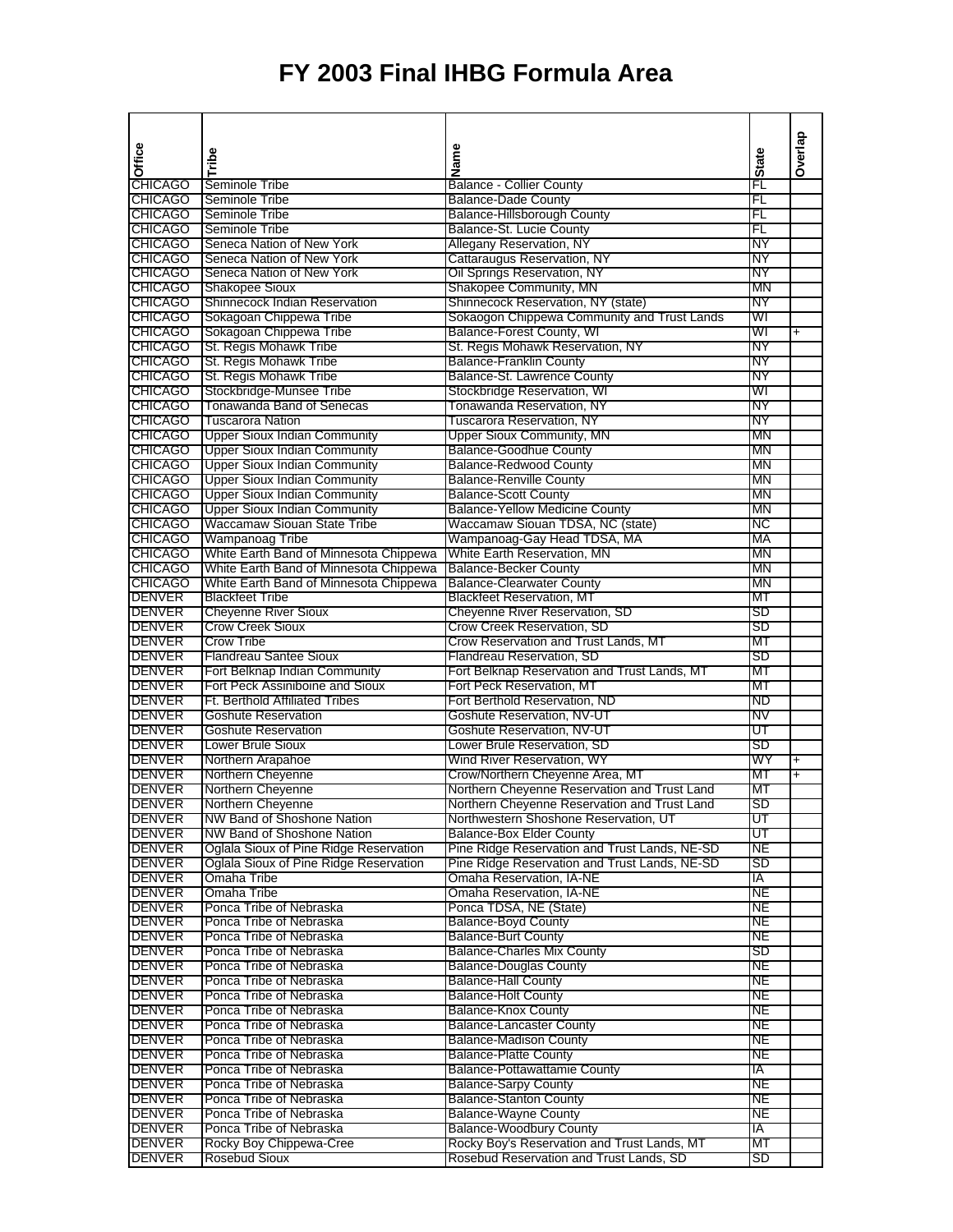|                                                     |                                                     |                                                           |                     | Overlap                       |
|-----------------------------------------------------|-----------------------------------------------------|-----------------------------------------------------------|---------------------|-------------------------------|
| Office                                              | Tribe                                               | Name                                                      |                     |                               |
|                                                     | Salish and Kootenai Tribes                          |                                                           | $\frac{1}{2}$ State |                               |
| <b>DENVER</b><br><b>DENVER</b>                      | <b>Santee Sioux Tribe</b>                           | <b>Flathead Reservation, MT</b><br>Santee Reservation, NE | NE                  |                               |
|                                                     |                                                     |                                                           | WY                  |                               |
| DENVER                                              | Shoshone Tribe of the Wind River Reser              | Wind River Reservation, WY                                | ND                  | $\ddot{}$                     |
| <b>DENVER</b>                                       | Sisseton-Wahpeton Sioux                             | Lake Traverse (Sisseton) Reservation, ND-SD               | SD                  |                               |
| <b>DENVER</b>                                       | Sisseton-Wahpeton Sioux                             | Lake Traverse (Sisseton) Reservation, ND-SD               |                     |                               |
| <b>DENVER</b>                                       | Skull Valley Band of Goshute                        | Skull Valley Reservation, UT                              | UT                  |                               |
| DENVER                                              | Southern Ute Tribe                                  | Southern Ute Reservation, CO                              | CO                  |                               |
| DENVER                                              | Spirit Lake Sioux Tribe                             | Spirit Lake Sioux Reservation                             | ND                  |                               |
| DENVER                                              | <b>Standing Rock Sioux</b>                          | <b>Standing Rock Reservation, ND-SD</b>                   | ND                  |                               |
| <b>DENVER</b>                                       | <b>Standing Rock Sioux</b>                          | Standing Rock Reservation, ND-SD                          | SD                  |                               |
| <b>DENVER</b>                                       | Turtle Mountain Band of Chippewa                    | Turtle Mountain Reservation and Trust Lands               | ND                  | $\ddag$                       |
| <b>DENVER</b>                                       | Turtle Mountain Band of Chippewa                    | <b>Turtle Mountain Reservation and Trust Lands</b>        | SD                  | Ŧ                             |
| <b>DENVER</b>                                       | Uintah & Ouray Ute Indian Tribe                     | Uintah and Ouray Reservation, UT                          | UT                  |                               |
| <b>DENVER</b>                                       | Utah Paiute Tribe                                   | Paiute of Utah Reservation, UT                            | UΤ                  |                               |
| <b>DENVER</b>                                       | Utah Paiute Tribe                                   | <b>Balance-Beaver County</b>                              | UΤ                  |                               |
| <b>DENVER</b>                                       | Utah Paiute Tribe                                   | <b>Balance-Iron County</b>                                | UΤ                  |                               |
| <b>DENVER</b>                                       | Utah Paiute Tribe                                   | <b>Balance-Millard County</b>                             | UT                  |                               |
| <b>DENVER</b>                                       | <b>Utah Paiute Tribe</b>                            | <b>Balance-Sevier County</b>                              | ण                   |                               |
| <b>DENVER</b>                                       | Utah Paiute Tribe                                   | <b>Balance-Washington County</b>                          | ण                   |                               |
| <b>DENVER</b>                                       | Ute Mountain Tribe                                  | Ute Mountain Reservation, CO-NM-UT                        | CO                  |                               |
| <b>DENVER</b>                                       | Ute Mountain Tribe                                  | Ute Mountain Reservation, CO-NM-UT                        | ΝM                  |                               |
| DENVER                                              | <b>Ute Mountain Tribe</b>                           | Ute Mountain Reservation, CO-NM-UT                        | UΤ                  |                               |
| DENVER                                              | Winnebago Tribe                                     | Winnebago Reservation, NE                                 | <b>NE</b>           |                               |
| <b>DENVER</b>                                       | <b>Yankton Sioux</b>                                | Yankton Reservation, SD                                   | SD                  |                               |
|                                                     | <b>OKLAHOMA</b> Absentee-Shawnee                    | Absentee Shawnee-Citizens Band Pottawatomi                | ΟK                  | $\ddot{}$                     |
|                                                     | OKLAHOMA Absentee-Shawnee                           | <b>Balance-Cleveland County</b>                           | OΚ                  |                               |
|                                                     | OKLAHOMA Absentee-Shawnee                           | <b>Balance-Lincoln County</b>                             | OΚ                  | $\ddot{}$                     |
|                                                     | OKLAHOMA Alabama-Coushatta                          | Alabama and Coushatta Reservation, TX                     | ТX                  |                               |
|                                                     | OKLAHOMA Alabama-Quassarte Tribal Town              | Creek TJSA, OK                                            | OΚ                  | $\ddot{}$                     |
|                                                     | <b>OKLAHOMA</b> Apache Tribe                        | Kiowa-Comanche-Apache-Fort Sill Apache                    | OΚ                  | Ŧ                             |
| <b>OKLAHOMA Caddo Tribe</b>                         |                                                     | Caddo-Wichita-Delaware TJSA, OK                           | ОΚ                  | $\overline{+}$                |
|                                                     | <b>OKLAHOMA</b> Cherokee Nation                     | Cherokee TJSA, OK                                         | ОΚ                  | $\overline{+}$                |
|                                                     | OKLAHOMA Cheyenne-Arapaho Tribes                    | Cheyenne-Arapaho TJSA, OK                                 | ОΚ                  |                               |
| <b>OKLAHOMA</b> Chickasaw                           |                                                     | Chickasaw TJSA, OK                                        | ОΚ                  |                               |
|                                                     | <b>OKLAHOMA Chitimacha Tribe</b>                    | Chitimacha Reservation, LA                                | LA                  |                               |
|                                                     | <b>OKLAHOMA Choctaw Nation</b>                      | Choctaw TJSA, OK                                          | OΚ                  |                               |
|                                                     | OKLAHOMA Citizen Band Potawatomi Tribe              | Absentee Shawnee-Citizens Band Pottawat                   | ΟK                  | $\ddot{}$                     |
|                                                     | <b>OKLAHOMA</b> Comanche Tribe                      | Kiowa-Comanche-Apache-Fort Sill Apache                    | ΟK                  | $\ddot{}$                     |
|                                                     | <b>OKLAHOMA</b> Coushatta Tribe                     | Coushatta Reservation, LA                                 | LA                  |                               |
|                                                     | <b>OKLAHOMA Delaware Tribe</b>                      | Caddo-Wichita-Delaware TJSA, OK                           | OΚ                  | $\ddot{}$                     |
|                                                     | <b>OKLAHOMA Delaware Tribe of Indians (Eastern)</b> | Cherokee TJSA, OK                                         | ОΚ                  | $\overline{+}$                |
|                                                     | <b>OKLAHOMA Eastern Shawnee Tribe</b>               | <b>Balance-Ottawa County</b>                              | ОΚ                  | $\ddagger$                    |
|                                                     | <b>OKLAHOMA Fort Sill Apache Tribe</b>              | Kiowa-Comanche-Apache-Fort Sill Apache                    | OK                  | $\overline{+}$                |
|                                                     | OKLAHOMA lowa Tribe of Kansas and Nebraska          | <b>Balance-Brown County</b>                               | ΚS                  |                               |
|                                                     | OKLAHOMA lowa Tribe of Kansas and Nebraska          | <b>Balance-Doniphan County</b>                            | κs                  |                               |
|                                                     | OKLAHOMA lowa Tribe of Kansas and Nebraska          | <b>Balance-Richardson County</b>                          | NE                  |                               |
|                                                     | OKLAHOMA lowa Tribe of Kansas and Nebraska          | <b>Iowa Reservation, KS-NE</b>                            | ΚS                  |                               |
|                                                     | OKLAHOMA lowa Tribe of Kansas and Nebraska          | lowa Reservation, KS-NE                                   | NE                  |                               |
|                                                     | OKLAHOMA lowa Tribe of Oklahoma                     | lowa-Sac and Fox Joint Area TJSA, OK                      | OK                  |                               |
|                                                     | OKLAHOMA lowa Tribe of Oklahoma                     | lowa TJSA, OK                                             | ΟK                  |                               |
|                                                     | OKLAHOMA Jena Band of Choctaw                       | Jena Band of Choctaw TDSA, LA (state)                     | LA                  |                               |
| OKLAHOMA Kaw Tribe                                  |                                                     | Kaw TJSA, OK                                              | ОΚ                  |                               |
|                                                     | OKLAHOMA Kialegee Tribal Town                       | Creek TJSA, OK                                            | ΟK                  | $\ddot{}$                     |
|                                                     | OKLAHOMA Kickapoo Tribe                             | Kickapoo Reservation, KS                                  | ΚS                  |                               |
|                                                     | OKLAHOMA Kickapoo Tribe of Oklahoma                 | <b>Balance-Lincoln County</b>                             | ОΚ                  | +                             |
|                                                     | OKLAHOMA Kickapoo Tribe of Oklahoma                 | Balance-Pottawatomie County                               | OK                  |                               |
| <b>OKLAHOMA Kiowa Tribe</b>                         |                                                     | Kiowa-Comanche-Apache-Fort Sill Apache TJSA               | ΟK                  | $\ddot{}$                     |
|                                                     | <b>OKLAHOMA Loyal Shawnee</b>                       | Cherokee TJSA, OK                                         | ОK                  |                               |
|                                                     |                                                     |                                                           | ОΚ                  | $\ddag$<br>$\ddot{}$          |
| OKLAHOMA Miami Tribe<br><b>OKLAHOMA Modoc Tribe</b> |                                                     | <b>Balance-Ottawa County</b>                              |                     |                               |
|                                                     |                                                     | <b>Balance-Ottawa County</b>                              | OK<br>ΟK            | +                             |
|                                                     | OKLAHOMA Muskogee (Creek) Nation                    | Creek-Seminole Joint Area TJSA, OK                        | ΟK                  | +<br>$\overline{\phantom{0}}$ |
|                                                     | OKLAHOMA Muskogee (Creek) Nation                    | Creek TJSA, OK                                            |                     |                               |
| OKLAHOMA Osage Tribe                                |                                                     | Osage Reservation, OK                                     | OK                  |                               |
|                                                     | OKLAHOMA Otoe-Missouria Tribe                       | Otoe-Missouria TJSA, OK                                   | ОΚ                  |                               |
|                                                     | OKLAHOMA Ottawa Tribe                               | <b>Balance-Ottawa County</b>                              | OK                  | $\ddot{}$                     |
|                                                     | OKLAHOMA Pawnee Tribe                               | Pawnee TJSA, OK                                           | OK                  |                               |
| OKLAHOMA Peoria Tribe                               |                                                     | <b>Balance-Delaware County</b>                            | ОК                  | $+$                           |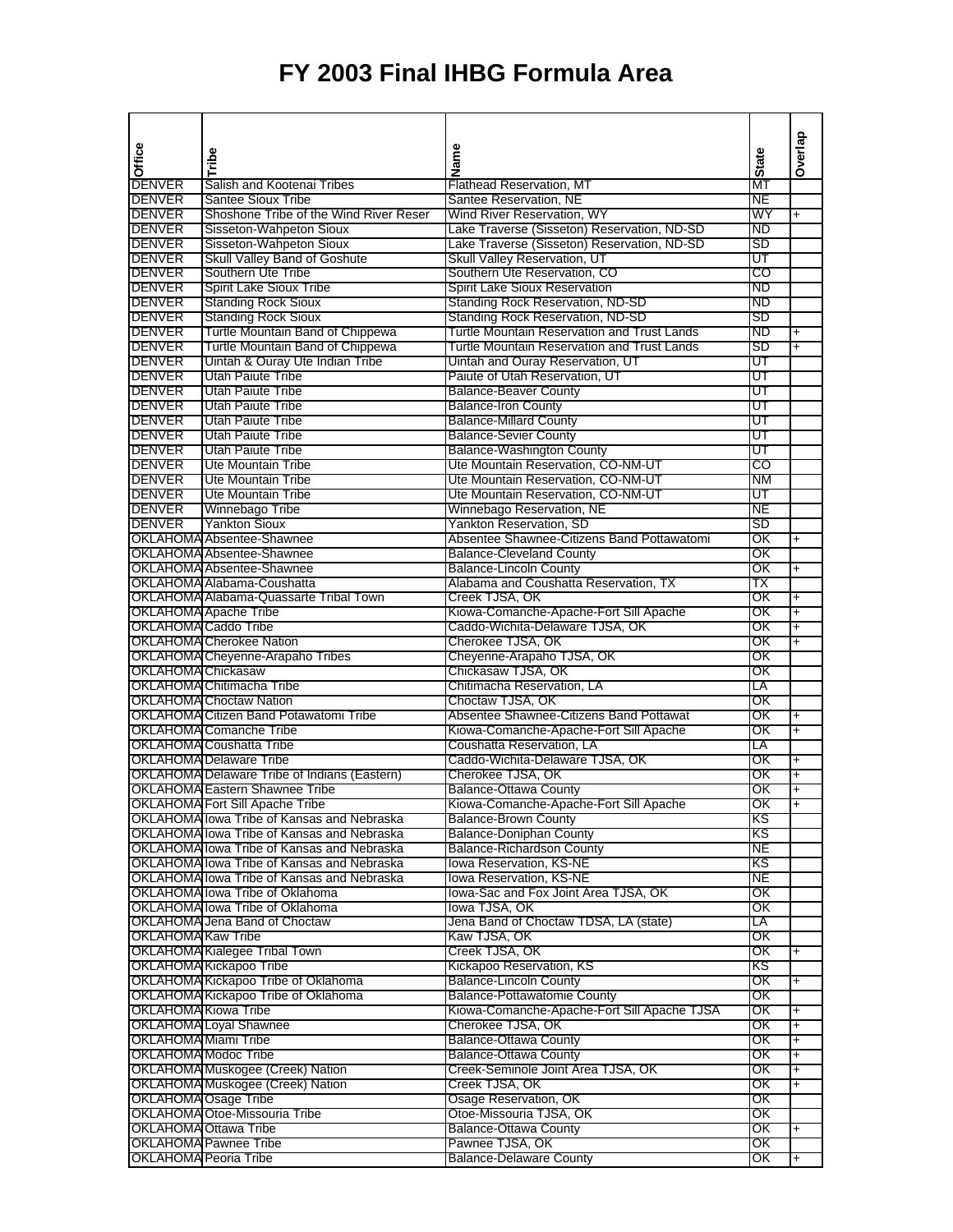| Office                           | Tribe                                                                      | Name                                                                | <b>State</b> | Overlap   |
|----------------------------------|----------------------------------------------------------------------------|---------------------------------------------------------------------|--------------|-----------|
|                                  |                                                                            |                                                                     |              |           |
| <b>OKLAHOMA Peoria Tribe</b>     |                                                                            | <b>Balance-Ottawa County</b>                                        | ΟK           |           |
| OKLAHOMA Ponca Tribe             |                                                                            | <b>Balance-Kay County</b>                                           | OΚ           |           |
|                                  | <b>OKLAHOMA Prairie Band of Potawatomi</b><br><b>OKLAHOMA Quapaw Tribe</b> | Potawatomi (Kansas) Reservation, KS<br><b>Balance-Ottawa County</b> | κs<br>OΚ     | $\ddot{}$ |
|                                  | OKLAHOMA Sac and Fox of Missouri                                           | Sac and Fox (KS-NE) Reservation and Trust Lands, KIKS               |              |           |
|                                  | OKLAHOMA Sac and Fox of Missouri                                           | Sac and Fox (KS-NE) Reservation and Trust Lands, NINE               |              |           |
|                                  | OKLAHOMA Sac and Fox Tribe                                                 | Sac and Fox TJSA, OK                                                | OΚ           |           |
|                                  | <b>OKLAHOMA</b> Seminole Nation                                            | Seminole TJSA, OK                                                   | OΚ           |           |
|                                  | OKLAHOMA Seneca-Cayuga                                                     | <b>Balance-Delaware County</b>                                      | OΚ           | $\ddot{}$ |
|                                  | OKLAHOMA Seneca-Cayuga                                                     | <b>Balance-Ottawa County</b>                                        | ОK           | +         |
|                                  | OKLAHOMA Texas Band of Kickapoo Indians                                    | <b>Balance-Maverick County</b>                                      | ТX           |           |
|                                  | OKLAHOMA Thlopthlocco Tribal Town                                          | Creek TJSA, OK                                                      | OK           | t.        |
|                                  | <b>OKLAHOMA</b> Tonkawa Tribe                                              | Tonkawa TJSA, OK                                                    | ОK           |           |
|                                  | OKLAHOMA Tunica-Biloxi Tribe                                               | Tunica-Biloxi Reservation, LA                                       | LA           |           |
|                                  | OKLAHOMA Tunica-Biloxi Tribe<br>OKLAHOMA Tunica-Biloxi Tribe               | <b>Balance-Avoyelles Parish</b>                                     | LA<br>LΑ     |           |
|                                  | OKLAHOMA United Keetoowah                                                  | <b>Balance-Rapides Parish</b><br>Cherokee TJSA, OK                  | ОΚ           | $\ddot{}$ |
|                                  | <b>OKLAHOMA Wichita Tribe</b>                                              | Caddo-Wichita-Delaware TJSA, OK                                     | ОΚ           | $\ddot{}$ |
| OKLAHOMA Wyandotte               |                                                                            | <b>Balance-Newton County</b>                                        | MO           |           |
| OKLAHOMA Wyandotte               |                                                                            | <b>Balance-Ottawa County</b>                                        | OΚ           | +         |
|                                  | <b>PHOENIX</b> Acoma Pueblo                                                | Acoma Pueblo and Trust Lands, NM                                    | NM           |           |
| PHOENIX                          | Agua Caliente Band of Cahuilla                                             | Agua Caliente Reservation, CA                                       | СA           |           |
| <b>PHOENIX</b>                   | Ak-Chin                                                                    | Maricopa (Ak-Chin) Reservation, AZ                                  | AΖ           |           |
| PHOENIX                          | Alturas Rancheria                                                          | Alturas Rancheria, CA                                               | СA           |           |
| <b>PHOENIX</b>                   | Auburn Rancheria                                                           | <b>Balance-Placer County</b>                                        | СA           |           |
| <b>PHOENIX</b>                   | Augustine Band of Cahuilla                                                 | Augustine Reservation, CA                                           | СA           |           |
| <b>PHOENIX</b>                   | Barona Group of Capitan Grande                                             | Barona Rancheria, CA                                                | СA           |           |
| <b>PHOENIX</b><br><b>PHOENIX</b> | <b>Berry Creek Rancheria</b><br>Berry Creek Rancheria                      | Berry Creek Rancheria, CA<br><b>Balance-Butte County</b>            | СA<br>СA     |           |
| <b>PHOENIX</b>                   | Big Lagoon Rancheria                                                       | Big Lagoon Rancheria, CA                                            | СA           |           |
| <b>PHOENIX</b>                   | <b>Big Pine Band</b>                                                       | Big Pine Rancheria, CA                                              | СA           |           |
| PHOENIX                          | <b>Big Sandy Rancheria</b>                                                 | Big Sandy Rancheria, CA                                             | СA           |           |
| <b>PHOENIX</b>                   | Big Valley Rancheria                                                       | Big Valley Rancheria, CA                                            | СA           |           |
| <b>PHOENIX</b>                   | <b>Big Valley Rancheria</b>                                                | <b>Balance-Lake County</b>                                          | СA           | $\ddot{}$ |
| <b>PHOENIX</b>                   | <b>Blue Lake Rancheria</b>                                                 | Blue Lake Rancheria, CA                                             | СA           |           |
| <b>PHOENIX</b>                   | <b>Bridgeport Paiute Indian Colony</b>                                     | <b>Bridgeport Colony, CA</b>                                        | СA           |           |
| <b>PHOENIX</b>                   | Buena Vista Rancheria                                                      | <b>Balance-Amador County</b>                                        | СA           | ŧ.        |
| <b>PHOENIX</b>                   | Cabazon Band                                                               | Cabazon Reservation, CA                                             | СA           |           |
| <b>PHOENIX</b>                   | Cahuilla Band                                                              | Cahuilla Reservation, CA                                            | СA           |           |
| <b>PHOENIX</b><br><b>PHOENIX</b> | Campo Band<br>Cedarville Rancheria                                         | Campo Reservation, CA<br>Cedarville Rancheria, CA                   | СA<br>СA     |           |
| PHOENIX                          | Chemehuevi                                                                 | Chemehuevi Reservation, CA                                          | СA           |           |
|                                  | <b>PHOENIX</b> Chicken Ranch Rancheria                                     | Chicken Ranch Rancheria, CA                                         | СA           |           |
| <b>PHOENIX</b>                   | Chico Rancheria                                                            | <b>Balance-Butte County</b>                                         | СA           | +         |
| <b>PHOENIX</b>                   | Cloverdale Rancheria                                                       | <b>Balance-Sonoma County</b>                                        | СA           | $+$       |
| PHOENIX                          | Cochiti Pueblo                                                             | Cochiti Pueblo, NM                                                  | NM           |           |
| PHOENIX                          | Cocopah Tribe                                                              | Cocopah Reservation, AZ                                             | AΖ           |           |
| <b>PHOENIX</b>                   | Cold Springs Rancheria                                                     | Cold Springs Rancheria, CA                                          | СA           |           |
| <b>PHOENIX</b>                   | Colorado River Indian Tribes                                               | Colorado River Reservation, AZ-CA                                   | AZ           |           |
| <b>PHOENIX</b>                   | Colorado River Indian Tribes                                               | Colorado River Reservation, AZ-CA                                   | СA           |           |
| <b>PHOENIX</b>                   | Colusa Rancheria                                                           | Colusa (Cachil Dehe) Rancheria, CA                                  | СA           |           |
| <b>PHOENIX</b><br><b>PHOENIX</b> | Cortina Rancheria<br>Cortina Rancheria                                     | Cortina Rancheria, CA<br><b>Balance-Yolo County</b>                 | СA<br>СA     |           |
| <b>PHOENIX</b>                   | Coyote Valley Band                                                         | Coyote Valley Reservation, CA                                       | СA           |           |
| <b>PHOENIX</b>                   | Coyote Valley Band                                                         | Balance-Mendocino County, CA                                        | СA           | ł.        |
| <b>PHOENIX</b>                   | Coyote Valley Band                                                         | <b>Balance-Sonoma County</b>                                        | СA           | $\ddot{}$ |
| <b>PHOENIX</b>                   | <b>Cuyapaipe Community</b>                                                 | Cuyapaipe Reservation, CA                                           | СA           |           |
| <b>PHOENIX</b>                   | Death Valley Timba-Sha                                                     | <b>Balance-Inyo County</b>                                          | СA           |           |
| <b>PHOENIX</b>                   | Dry Creek Rancheria                                                        | Dry Creek Rancheria, CA                                             | СA           |           |
| <b>PHOENIX</b>                   | Dry Creek Rancheria                                                        | <b>Balance-Sonoma County</b>                                        | СA           | +         |
| <b>PHOENIX</b>                   | Duck Valley Shoshone-Paiute                                                | Duck Valley Reservation, ID-NV                                      | סו           |           |
| <b>PHOENIX</b>                   | Duck Valley Shoshone-Paiute                                                | Duck Valley Reservation, ID-NV                                      | NV           |           |
| <b>PHOENIX</b>                   | Duckwater Shoshone                                                         | Duckwater Reservation, NV                                           | NV           |           |
| <b>PHOENIX</b>                   | <b>Elk Valley Rancheria</b>                                                | Elk Valley Rancheria, CA                                            | СA<br>NV     |           |
| <b>PHOENIX</b><br><b>PHOENIX</b> | Ely Shoshone<br>Enterprise Rancheria                                       | Ely Colony, NV<br>Enterprise Rancheria, CA                          | СA           |           |
| <b>PHOENIX</b>                   | Enterprise Rancheria                                                       | <b>SEE Balace-Butte County</b>                                      | СA           | $\ddot{}$ |
|                                  |                                                                            |                                                                     |              |           |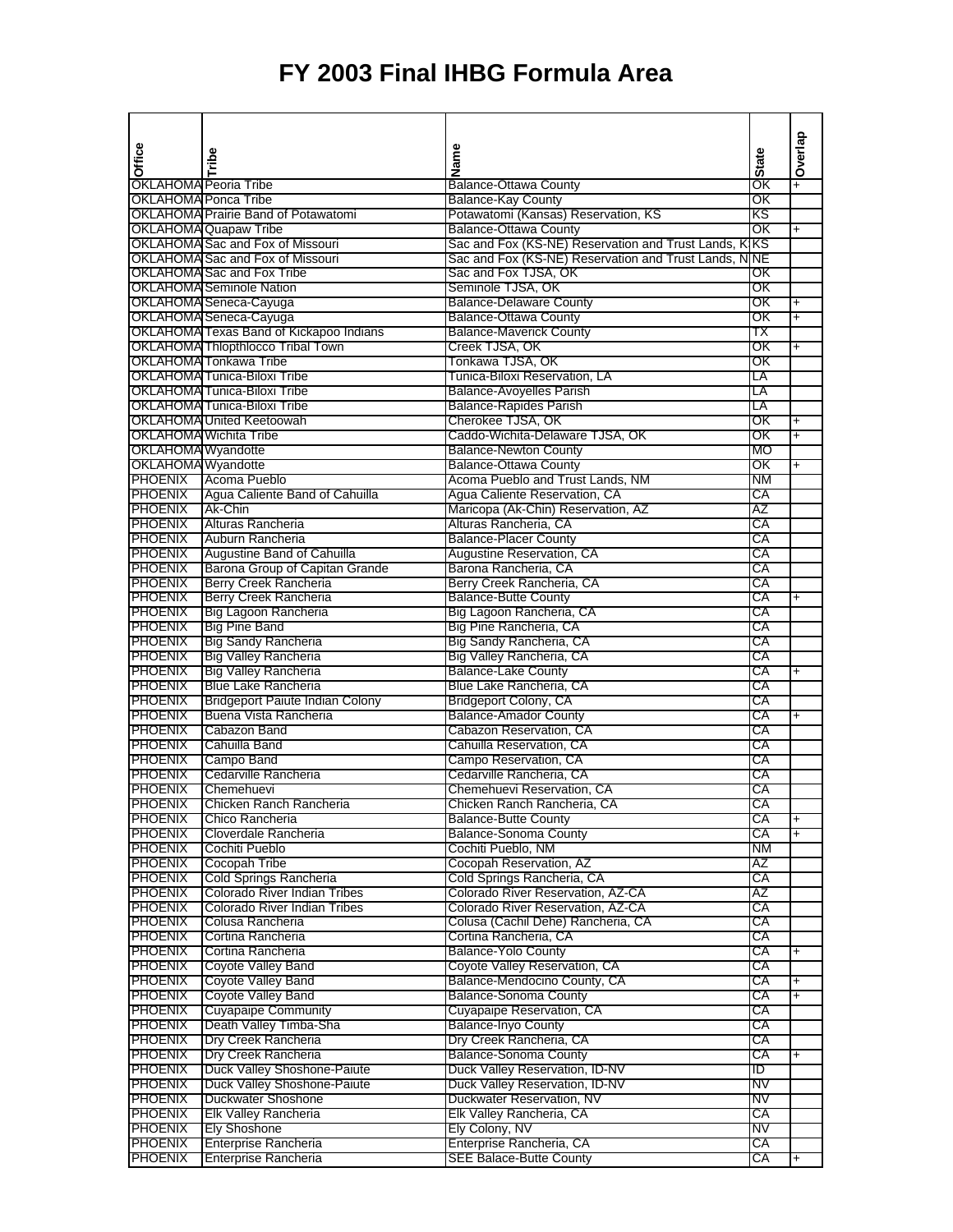| Office                           |                                                        | Name                                                               |              | Overlap   |
|----------------------------------|--------------------------------------------------------|--------------------------------------------------------------------|--------------|-----------|
|                                  | Tribe                                                  |                                                                    | <b>State</b> |           |
| PHOENIX                          | <b>Fallon Paiute-Shoshone</b>                          | Fallon Colony, NV                                                  | NV           |           |
| <b>PHOENIX</b>                   | <b>Fallon Paiute-Shoshone</b>                          | Fallon Reservation, NV                                             | NV           |           |
| <b>PHOENIX</b>                   | <b>Fort Bidwell</b>                                    | Fort Bidwell Reservation, CA                                       | СA           |           |
| <b>PHOENIX</b>                   | <b>Fort Bidwell</b>                                    | <b>Balance-Modoc County</b>                                        | СA           |           |
| <b>PHOENIX</b>                   | Fort Independence                                      | Fort Independence Reservation, CA                                  | СA           |           |
| <b>PHOENIX</b>                   | <b>Fort McDermitt Paiute and Shoshone</b>              | Fort McDermitt Reservation, NV-OR                                  | NV           |           |
| <b>PHOENIX</b>                   | Fort McDermitt Paiute and Shoshone                     | Fort McDermitt Reservation, NV-OR                                  | OR           |           |
| <b>PHOENIX</b><br><b>PHOENIX</b> | Fort McDowell Mohave Apache<br>Fort Mojave Tribe       | Fort McDowell Reservation, AZ<br>Fort Mojave Reservation, AZ-CA-NV | AZ<br>AΖ     |           |
| <b>PHOENIX</b>                   | Fort Mojave Tribe                                      | Fort Mojave Reservation, AZ-CA-NV                                  | СA           |           |
| <b>PHOENIX</b>                   | Fort Mojave Tribe                                      | Fort Mojave Reservation, AZ-CA-NV                                  | NV           |           |
| <b>PHOENIX</b>                   | Gila River                                             | Gila River Reservation, AZ                                         | AZ           |           |
| <b>PHOENIX</b>                   | Graton Rancheria                                       | <b>Balance-Marin County</b>                                        | СA           |           |
| <b>PHOENIX</b>                   | Graton Rancheria                                       | <b>Balance-Sonoma County</b>                                       | СA           | $\ddot{}$ |
| PHOENIX                          | Greenville Rancheria                                   | Greenville Rancheria, CA                                           | СA           |           |
| <b>PHOENIX</b>                   | Greenville Rancheria                                   | <b>Balance-Plumas County</b>                                       | СA           |           |
| <b>PHOENIX</b>                   | Greenville Rancheria                                   | Balance-Tehama County                                              | СA           | $\ddot{}$ |
| <b>PHOENIX</b>                   | Grindstone Rancheria                                   | Grindstone Rancheria, CA                                           | СA           |           |
| <b>PHOENIX</b>                   | Grindstone Rancheria                                   | <b>Balance-Glenn County</b>                                        | СA           |           |
| <b>PHOENIX</b>                   | Guidiville Rancheria                                   | Guidiville Rancheria & Balance-Mendocino                           | СA           |           |
| <b>PHOENIX</b>                   | Havasupai                                              | Havasupai Reservation, AZ                                          | ΑZ           |           |
| <b>PHOENIX</b>                   | <b>Hoopa Valley</b>                                    | Hoopa Valley Reservation, CA                                       | СA           |           |
| <b>PHOENIX</b>                   | Hopi                                                   | Hopi Reservation and Trust Lands, AZ                               | AΖ           |           |
| <b>PHOENIX</b>                   | Hopland Rancheria                                      | Hopland Rancheria & Bal-Mendocino, CA                              | СA           |           |
| <b>PHOENIX</b>                   | Hualapai                                               | Hualapai Reservation and Trust Lands, AZ                           | AZ           |           |
| <b>PHOENIX</b>                   | Inaja Band                                             | Inaja-Cosmit Reservation, CA                                       | СA           |           |
| <b>PHOENIX</b>                   | Ione Band of Miwok Indians                             | <b>Balance-Amador County</b>                                       | СA           | $\ddot{}$ |
| <b>PHOENIX</b>                   | Isleta Pueblo                                          | Isleta Pueblo, NM                                                  | ΝM           |           |
| <b>PHOENIX</b>                   | Jackson Rancheria                                      | Jackson Rancheria, CA                                              | СA           |           |
| <b>PHOENIX</b>                   | Jamul Indian Village                                   | Jamul Village, CA                                                  | СA           |           |
| <b>PHOENIX</b>                   | Jemez Pueblo                                           | Jemez Pueblo, NM                                                   | ΝM           |           |
| <b>PHOENIX</b>                   | Jicarilla Reservation                                  | Jicarilla Apache Reservation, NM                                   | ΝM           |           |
| <b>PHOENIX</b>                   | Kaibab Band of Paiute                                  | Kaibab Reservation, AZ                                             | AZ           |           |
| <b>PHOENIX</b>                   | Karuk                                                  | Karok Reservation and Trust Lands, CA                              | СA           |           |
| <b>PHOENIX</b>                   | Karuk                                                  | <b>Balance-Humboldt County</b>                                     | СA           | $+$       |
| <b>PHOENIX</b>                   | Karuk                                                  | Balance-Siskiyou County, CA                                        | СA           |           |
| <b>PHOENIX</b>                   | La Jolla Band                                          | La Jolla Reservation, CA                                           | СA           |           |
| <b>PHOENIX</b>                   | La Posta Band                                          | La Posta Reservation, CA                                           | СA           |           |
| <b>PHOENIX</b>                   | Laguna Pueblo                                          | Laguna Pueblo and Trust Lands, NM                                  | ΝM           |           |
| <b>PHOENIX</b>                   | Las Vegas Colony                                       | Las Vegas Colony, NV                                               | NV           |           |
| <b>PHOENIX</b>                   | Laytonville Rancheria                                  | Laytonville Rancheria, CA                                          | СA           |           |
| <b>PHOENIX</b>                   | Laytonville Rancheria                                  | <b>Balance-Mendocino County</b>                                    | СA           | $\ddot{}$ |
| <b>PHOENIX</b><br><b>PHOENIX</b> | Lone Pine Paiute-Shoshone<br>Lone Pine Paiute-Shoshone | Lone Pine Rancheria, CA<br><b>Balance-Mono County</b>              | СA<br>СA     |           |
| <b>PHOENIX</b>                   | Los Coyotes Band of Cahuilla                           | Los Coyotes Reservation, CA                                        | СA           |           |
| <b>PHOENIX</b>                   | Lovelock Colony                                        | Lovelock Colony, NV                                                | NV           |           |
| <b>PHOENIX</b>                   | Lower Lake Rancheria                                   | <b>Balance-Sonoma County</b>                                       | СA           | $\ddot{}$ |
| <b>PHOENIX</b>                   | Lytton Rancheria of California                         | <b>Balance-Sonoma County</b>                                       | СA           | $\ddot{}$ |
| <b>PHOENIX</b>                   | Manchester Point Arena Rancheria                       | Manchester Point Rancheria, CA                                     | СA           |           |
| <b>PHOENIX</b>                   | Manchester Point Arena Rancheria                       | <b>Balance-Mendocino County</b>                                    | СA           |           |
| <b>PHOENIX</b>                   | Manzanita Band                                         | Manzanita Reservation, CA                                          | СA           |           |
| <b>PHOENIX</b>                   | Mesa Grande Band                                       | Mesa Grande Reservation, CA                                        | СA           |           |
| <b>PHOENIX</b>                   | <b>Mescalero Reservation</b>                           | Mescalero Apache Reservation, NM                                   | ΝM           |           |
| <b>PHOENIX</b>                   | Middletown Rancheria                                   | Middletown Rancheria, CA                                           | СA           |           |
| <b>PHOENIX</b>                   | Middletown Rancheria                                   | <b>Balance-Lake County</b>                                         | СA           | $\ddot{}$ |
| <b>PHOENIX</b>                   | Moapa Band of Paiute                                   | Moapa River Reservation, NV                                        | NV           |           |
| <b>PHOENIX</b>                   | Mooretown Rancheria                                    | <b>Balance-Butte County</b>                                        | СA           | $\ddag$   |
| <b>PHOENIX</b>                   | Morongo Band of Cahuilla                               | Morongo Reservation, CA                                            | СA           |           |
| <b>PHOENIX</b>                   | Nambe Pueblo                                           | Nambe Pueblo and Trust Lands, NM                                   | ΝM           |           |
| <b>PHOENIX</b>                   | Navajo Nation                                          | Alamo Navajo Reservation, NM                                       | ΝM           |           |
| <b>PHOENIX</b>                   | Navajo Nation                                          | Canoncito Reservation, NM                                          | ΝM           |           |
| <b>PHOENIX</b>                   | Navajo Nation                                          | Navajo Reservation and Trust Lands, AZ-NM-UT                       | AΖ           |           |
| <b>PHOENIX</b>                   | Navajo Nation                                          | Navajo Reservation and Trust Lands, AZ-NM-UT                       | ΝM           |           |
| <b>PHOENIX</b>                   | Navajo Nation                                          | Navajo Reservation and Trust Lands, AZ-NM-UT                       | ᡨ            |           |
| <b>PHOENIX</b>                   | Navajo Nation                                          | Ramah Navajo Community, NM                                         | ΝM           |           |
| PHOENIX                          | North Fork Rancheria                                   | North Fork Rancheria, CA                                           | СA           |           |
| <b>PHOENIX</b>                   | North Fork Rancheria                                   | <b>Balance-Fresno County</b>                                       | CA           |           |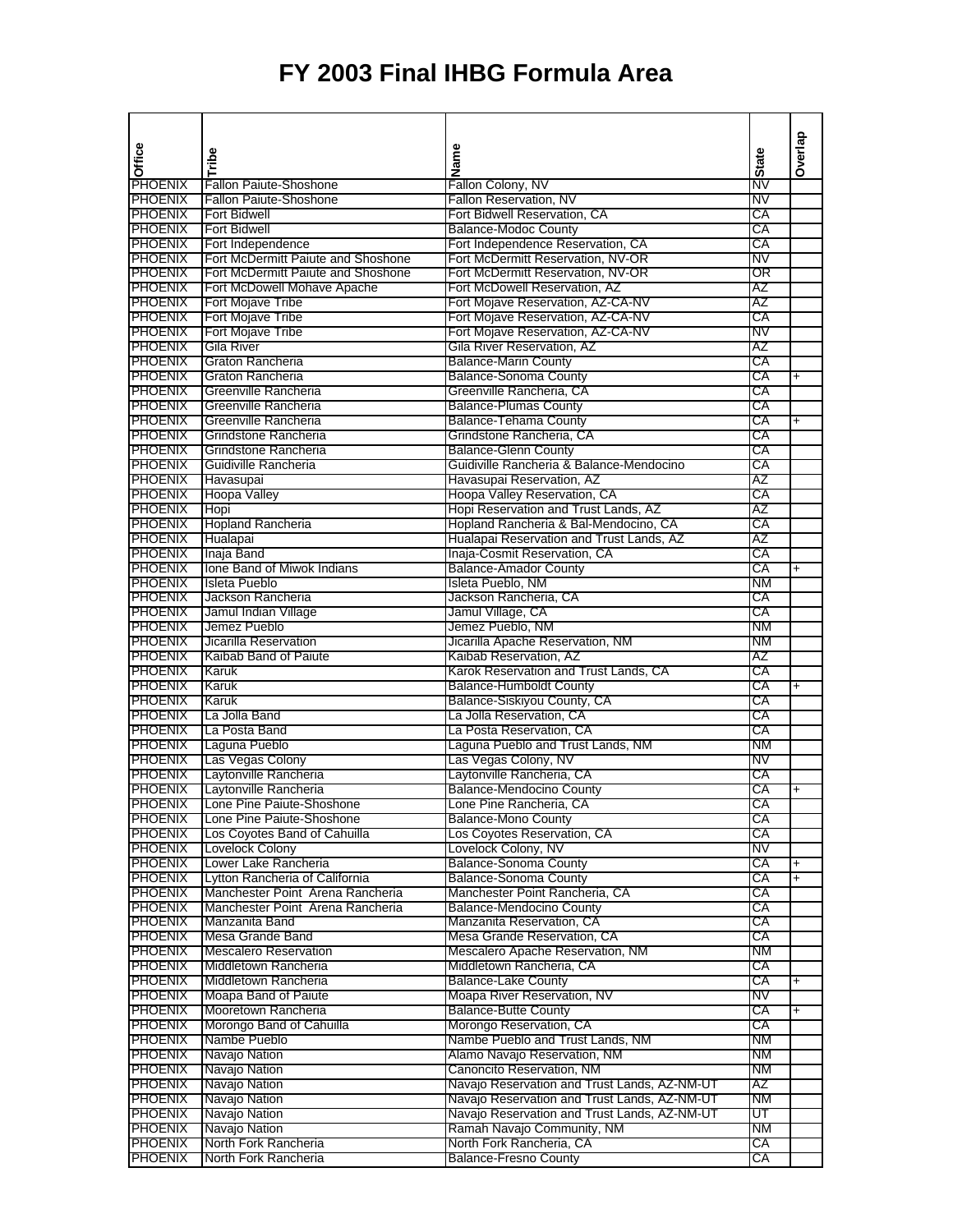| Office                           |                                                  | Name                                                    |              | Overlap   |
|----------------------------------|--------------------------------------------------|---------------------------------------------------------|--------------|-----------|
|                                  | Tribe                                            |                                                         | <b>State</b> |           |
| <b>PHOENIX</b>                   | North Fork Rancheria                             | <b>Balance-Madera County</b>                            | СA           |           |
| <b>PHOENIX</b>                   | Paiute-Shoshone of Bishop Colony                 | Bishop Rancheria, CA                                    | СA           |           |
| <b>PHOENIX</b>                   | Pala Bank                                        | Pala Reservation, CA                                    | СA           |           |
| <b>PHOENIX</b>                   | Pascua Yaqui Tribe                               | <b>Guadalupe Town</b>                                   | AZ           |           |
| PHOENIX                          | Pascua Yaqui Tribe                               | Pascua Yaqui Reservation, AZ                            | AZ           |           |
| PHOENIX                          | Paskenta Band of Nomlaki Indian                  | Balance-Tehama County                                   | СA           | $\ddot{}$ |
| <b>PHOENIX</b>                   | Pauma Band                                       | Pauma Reservation, CA                                   | СA           |           |
| <b>PHOENIX</b>                   | Payson Tonto Apache                              | Payson (Yavapai-Apache) Community, AZ                   | AZ           |           |
| <b>PHOENIX</b>                   | Pechanga Band                                    | Pechanga Reservation, CA                                | СA           |           |
| <b>PHOENIX</b>                   | Picayune Rancheria                               | Picayune Rancheria, CA                                  | СA           |           |
| PHOENIX                          | Picayune Rancheria                               | <b>Balance-Fresno County</b>                            | СA           |           |
| PHOENIX                          | Picayune Rancheria                               | <b>Balance-Madera County</b>                            | СA           |           |
| <b>PHOENIX</b>                   | Picayune Rancheria                               | <b>Balance-Mariposa County</b>                          | СA           |           |
| <b>PHOENIX</b>                   | Picuris Pueblo                                   | Picuris Pueblo, NM                                      | ΝM           |           |
| <b>PHOENIX</b>                   | <b>Pinoleville Rancheria</b>                     | Pinoleville Rancheria, CA                               | СA           |           |
| <b>PHOENIX</b>                   | Pinoleville Rancheria                            | <b>Balance-Mendocino County</b>                         | СA           | $\ddot{}$ |
| <b>PHOENIX</b>                   | <b>Pit River Tribe</b>                           | Big Bend Rancheria, CA                                  | СA           |           |
| <b>PHOENIX</b>                   | <b>Pit River Tribe</b>                           | Likely Rancheria, CA                                    | СA           |           |
| <b>PHOENIX</b>                   | <b>Pit River Tribe</b>                           | Lookout Rancheria, CA                                   | СA           |           |
| <b>PHOENIX</b>                   | <b>Pit River Tribe</b>                           | Montgomery Creek Rancheria, CA                          | СA           |           |
| <b>PHOENIX</b>                   | <b>Pit River Tribe</b>                           | Pit River Trust Lands, CA                               | СA           |           |
| <b>PHOENIX</b><br><b>PHOENIX</b> | <b>Pit River Tribe</b><br><b>Pit River Tribe</b> | Roaring Creek Rancheria, CA<br>XL Ranch Reservation, CA | СA<br>СA     |           |
|                                  |                                                  |                                                         |              |           |
| <b>PHOENIX</b>                   | <b>Pit River Tribe</b><br>Pojoaque Pueblo        | <b>Balance-Shasta County</b>                            | СA<br>ΝM     | $\ddot{}$ |
| PHOENIX<br>PHOENIX               | <b>Potter Valley Rancheria</b>                   | Pojoaque Pueblo, NM<br><b>Balance-Mendocino County</b>  | СA           |           |
| <b>PHOENIX</b>                   | Pyramid Lake Paiute                              | Pyramid Lake Reservation, NV                            | NV           | $\ddot{}$ |
| <b>PHOENIX</b>                   | <b>Quartz Valley Reservation</b>                 | <b>Quartz Valley Reservation, CA</b>                    | СA           |           |
| <b>PHOENIX</b>                   | <b>Quartz Valley Reservation</b>                 | <b>Balance-Siskiyou County</b>                          | СA           |           |
| <b>PHOENIX</b>                   | Quechan Tribe                                    | Fort Yuma (Quechan) Reservation, AZ-CA                  | AΖ           |           |
| <b>PHOENIX</b>                   | Quechan Tribe                                    | Fort Yuma (Quechan) Reservation, AZ-CA                  | СA           |           |
| <b>PHOENIX</b>                   | Ramona Band                                      | Ramona Reservation, CA                                  | СA           |           |
| <b>PHOENIX</b>                   | Redding Rancheria                                | <b>Balance-Shasta County</b>                            | СA           | $\ddot{}$ |
| <b>PHOENIX</b>                   | <b>Redding Rancheria</b>                         | Redding Rancheria, CA                                   | СA           |           |
| <b>PHOENIX</b>                   | Redwood Valley Rancheria                         | Redwood Valley Rancheria & Bal-Mendocino                | СA           |           |
| <b>PHOENIX</b>                   | Redwood Valley Rancheria                         | <b>Balance-Mendocino County</b>                         | СA           |           |
| PHOENIX                          | <b>Reno-Sparks Colony</b>                        | Reno-Sparks Colony, NV                                  | 0            |           |
| <b>PHOENIX</b>                   | Resighini Rancheria                              | Resighini Rancheria, CA                                 | СA           |           |
| <b>PHOENIX</b>                   | Resighini Rancheria                              | nce-Del Norte County                                    | СA           |           |
| <b>PHOENIX</b>                   | <b>Rincon Reservation</b>                        | Rincon Reservation, CA                                  | СA           |           |
| <b>PHOENIX</b>                   | Robinson Rancheria                               | Robinson Rancheria, CA                                  | СA           |           |
| <b>PHOENIX</b>                   | Robinson Rancheria                               | <b>Balance-Lake County</b>                              | СA           | $\ddot{}$ |
| <b>PHOENIX</b>                   | Rohnerville Rancheria                            | Rohnerville Rancheria, CA                               | СA           |           |
| <b>PHOENIX</b>                   | Rohnerville Rancheria                            | Balance Humboldt & Del Norte Cty                        | СA           |           |
| PHOENIX                          | Round Valley Rancheria                           | Balance-Mendocino County, CA                            | СA           | +         |
| <b>PHOENIX</b>                   | Round Valley Rancheria                           | <b>Balance-Sonoma County</b>                            | СA           | $\ddot{}$ |
| <b>PHOENIX</b>                   | <b>Round Valley Reservation</b>                  | Round Valley Reservation and Trust Lands, CA            | СA           |           |
| PHOENIX                          | Rumsey Rancheria                                 | Rumsey Rancheria, CA                                    | СA           |           |
| <b>PHOENIX</b>                   | Rumsey Rancheria                                 | <b>Balance-Yolo County</b>                              | CA           | $\ddot{}$ |
| <b>PHOENIX</b>                   | Salt River Plma-Maricopa                         | Salt River Reservation, AZ                              | AΖ           |           |
| <b>PHOENIX</b>                   | San Carlos Apache                                | San Carlos Reservation, AZ                              | AΖ           |           |
| <b>PHOENIX</b>                   | San Felipe Pueblo                                | San Felipe Pueblo, NM                                   | ΝM           |           |
| <b>PHOENIX</b>                   | San Ildefonso Pueblo                             | San Ildefonso Pueblo, NM                                | ΝM           |           |
| <b>PHOENIX</b>                   | San Juan Pueblo                                  | San Juan Pueblo, NM                                     | NΜ           |           |
| <b>PHOENIX</b>                   | San Juan Pueblo                                  | <b>Balance-Rio Arriba County</b>                        | NΜ           |           |
| <b>PHOENIX</b>                   | San Juan Southern Paiute Tribe                   | <b>Balance-Coconino County</b>                          | ΑZ           |           |
| <b>PHOENIX</b>                   | San Manuel Band                                  | San Manuel Reservation, CA                              | СA           |           |
| <b>PHOENIX</b>                   | San Pasqual Band                                 | San Pasqual Reservation, CA                             | СA           |           |
| <b>PHOENIX</b>                   | San Rosa Band of Cahuilla                        | Santa Rosa Reservation, CA                              | СA           |           |
| <b>PHOENIX</b>                   | Sandia Pueblo                                    | Sandia Pueblo, NM                                       | ΝM           |           |
| <b>PHOENIX</b>                   | Santa Ana Pueblo                                 | Santa Ana Pueblo, NM                                    | ΝM           |           |
| <b>PHOENIX</b>                   | Santa Clara Pueblo                               | Santa Clara Pueblo, NM                                  | ΝM           |           |
| <b>PHOENIX</b>                   | Santa Rosa Rancheria                             | Santa Rosa Rancheria, CA                                | CA           |           |
| <b>PHOENIX</b>                   | Santa Ynez Band of Chumash                       | Santa Ynez Reservation, CA                              | СA           |           |
| <b>PHOENIX</b>                   | Santa Ysabel Reservation                         | Santa Ysabel Reservation, CA                            | СA           |           |
| <b>PHOENIX</b>                   | Santo Domingo Pueblo                             | Santo Domingo Pueblo, NM                                | ΝM           |           |
| <b>PHOENIX</b>                   | Scotts Valley (Pomo)                             | <b>Balance-Lake County</b>                              | СA           | $\ddot{}$ |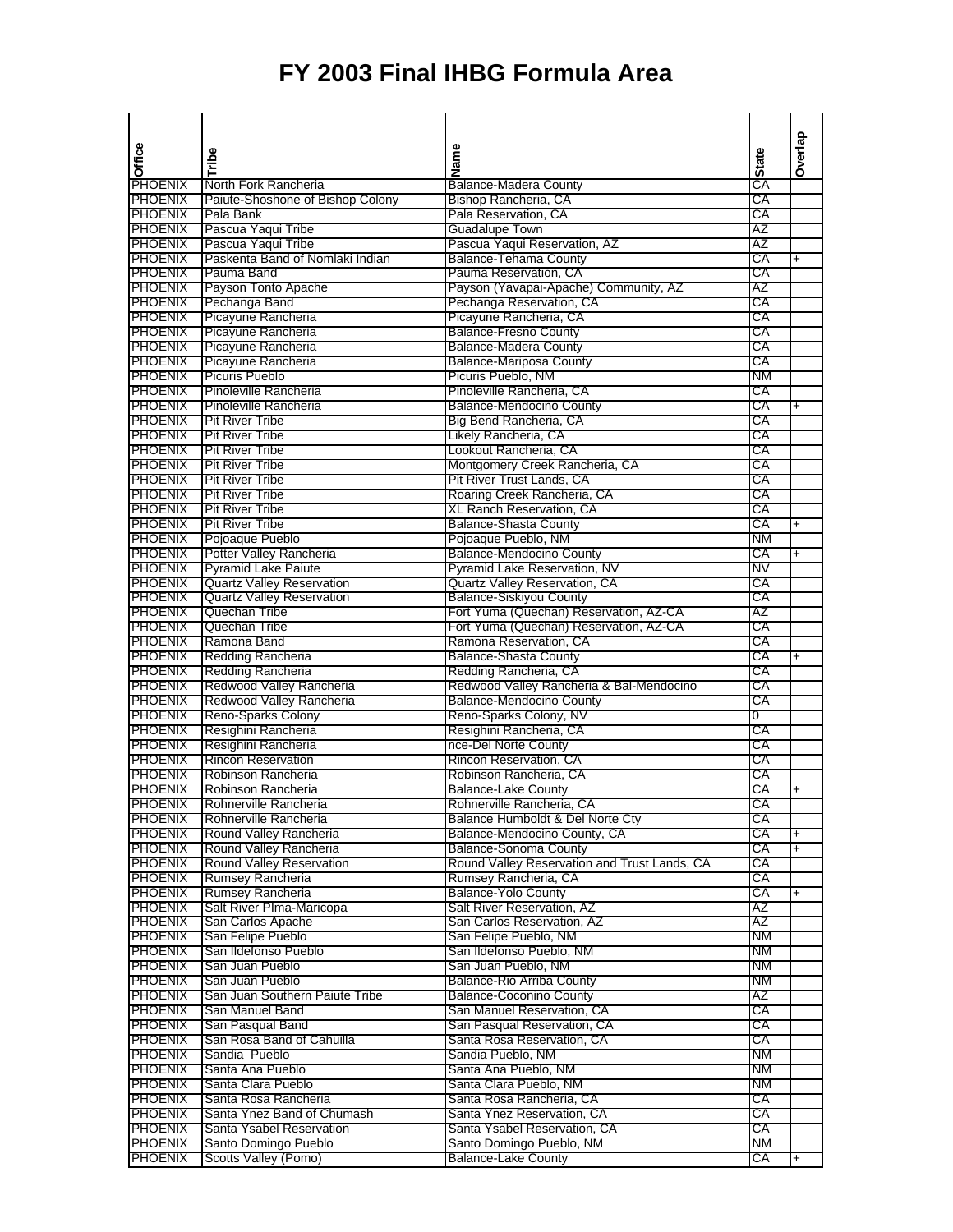| Office                           |                                                    | Name                                                          |              | Overlap                  |
|----------------------------------|----------------------------------------------------|---------------------------------------------------------------|--------------|--------------------------|
|                                  | Tribe                                              |                                                               | <b>State</b> |                          |
| <b>PHOENIX</b>                   | Sheep Rancheria                                    | Sheep Ranch Rancheria, CA                                     | СA           |                          |
| <b>PHOENIX</b>                   | Sherwood Valley Rancheria                          | Sherwood Valley Rancheria & Bal-Mendocino                     | СA           |                          |
| <b>PHOENIX</b>                   | Sherwood Valley Rancheria                          | <b>Balance-Mendocino County</b>                               | СA           |                          |
| <b>PHOENIX</b>                   | Shingle Springs Rancheria                          | Shingle Springs Rancheria, CA                                 | СA           |                          |
| <b>PHOENIX</b>                   | Smith River Rancheria                              | Smith River Rancheria, CA                                     | СA           |                          |
| <b>PHOENIX</b>                   | Soboba Band                                        | Soboba Reservation, CA                                        | СA           |                          |
| <b>PHOENIX</b>                   | <b>Stewarts Point Rancheria</b>                    | Stewarts Point Rancheria, CA                                  | СA           |                          |
| <b>PHOENIX</b>                   | Stewarts Point Rancheria                           | <b>Balance-Sonoma County</b>                                  | СA<br>СA     | +                        |
| <b>PHOENIX</b>                   | Sulphur Bank Rancheria                             | Sulphur Bank (El-Em) Rancheria, CA                            |              |                          |
| <b>PHOENIX</b><br><b>PHOENIX</b> | Sulphur Bank Rancheria<br>Summit Lake Paiute Tribe | <b>Balance-Lake County</b><br>Summit Lake Reservation, NV     | СA<br>NV     | $\ddot{}$                |
| <b>PHOENIX</b>                   | Susanville Rancheria                               | Susanville Rancheria, CA                                      | СA           |                          |
| <b>PHOENIX</b>                   | Susanville Rancheria                               | <b>Balance-Lassen County</b>                                  | СA           |                          |
| <b>PHOENIX</b>                   | Sycuan Band                                        | Sycuan Reservation, CA                                        | СA           |                          |
| <b>PHOENIX</b>                   | <b>Table Bluff Rancheria</b>                       | Table Bluff Rancheria, CA                                     | СA           |                          |
| <b>PHOENIX</b>                   | Table Mountain Rancheria                           | Table Mountain Rancheria, CA                                  | СA           |                          |
| <b>PHOENIX</b>                   | Taos Pueblo                                        | Taos Pueblo and Trust Lands, NM                               | <b>NM</b>    |                          |
| <b>PHOENIX</b>                   | Te-Moak                                            | Te-Moak Reservation and Trust Lands, NV                       | NV           |                          |
| <b>PHOENIX</b>                   | <b>Tesuque Pueblo</b>                              | Tesuque Pueblo and Trust Lands, NM                            | <b>NM</b>    |                          |
| <b>PHOENIX</b>                   | Tohono O'Odham Nation                              | Gila Bend Reservation and Trust Lands, AZ                     | AZ           |                          |
| <b>PHOENIX</b>                   | Tohono O'Odham Nation                              | Papago Reservation, AZ                                        | AZ           |                          |
| <b>PHOENIX</b>                   | Tohono O'Odham Nation                              | San Xavier Reservation, AZ                                    | AZ           |                          |
| <b>PHOENIX</b>                   | Torres-Martinez Band of Cahuilla                   | Torres-Martinez Reservation, CA                               | СA           |                          |
| <b>PHOENIX</b>                   | <b>Trinidad Rancheria</b>                          | Trinidad Rancheria, CA                                        | CA           |                          |
| <b>PHOENIX</b>                   | Tule River Indian Tribe                            | Tule River Reservation, CA                                    | СA           |                          |
| <b>PHOENIX</b>                   | Tulomne Rancheria                                  | Tuolumne Rancheria, CA                                        | СA           |                          |
| <b>PHOENIX</b>                   | <b>Tulomne Rancheria</b>                           |                                                               | СA           |                          |
| PHOENIX                          | <b>Twenty Nine Palms Band</b>                      | Twenty-Nine Palms Reservation, CA                             | СA           |                          |
| <b>PHOENIX</b>                   | Upper Lake Rancheria                               | Upper Lake Rancheria, CA                                      | СA           |                          |
| <b>PHOENIX</b>                   | Upper Lake Rancheria                               | <b>Balance-Lake County</b>                                    | СA           | $\ddot{}$                |
| <b>PHOENIX</b>                   | Utu Utu Gwaiti Paiute                              | Benton Paiute Reservation, CA                                 | СA           |                          |
| <b>PHOENIX</b>                   | Viejas Group of Capitan Grande                     | Viejas Rancheria, CA                                          | СA           |                          |
| <b>PHOENIX</b>                   | <b>Walker River Paiute Tribe</b>                   | Walker River Reservation, NV                                  | NV           |                          |
| <b>PHOENIX</b>                   | <b>Washoe Tribe</b>                                | Carson Colony, NV                                             | NV           |                          |
| <b>PHOENIX</b>                   | Washoe Tribe                                       | Dresslerville Colony, NV                                      | N٧           |                          |
| <b>PHOENIX</b>                   | Washoe Tribe                                       | Washoe Reservation, NV                                        | NV           |                          |
| <b>PHOENIX</b>                   | Washoe Tribe                                       | Woodfords Community, CA                                       | СA           |                          |
| <b>PHOENIX</b>                   | White Mountain Apache (Fort Apache)                | Fort Apache Reservation, AZ                                   | AZ           |                          |
| <b>PHOENIX</b>                   | <b>Winnemucca Colony</b>                           | Winnemucca Colony, NV                                         | NV           |                          |
| <b>PHOENIX</b>                   | Yavapai-Apache (Camp Verde)                        | Camp Verde Reservation, AZ                                    | AZ           |                          |
| <b>PHOENIX</b>                   | Yavapai-Prescott                                   | Yavapai Reservation, AZ                                       | AΖ           |                          |
| <b>PHOENIX</b>                   | <b>Yerington Paiute Tribe</b>                      | Yerington Reservation and Trust Lands, NV                     | NV           |                          |
| PHOENIX                          | Yomba Shoshone Tribe                               | Yomba Reservation, NV                                         | N۷           |                          |
| PHOENIX                          | Ysleta Del Sur                                     | Ysleta del Sur Pueblo, TX                                     | ТX           |                          |
| <b>PHOENIX</b>                   | Ysleta Del Sur                                     | <b>Balance-El Paso County</b>                                 | ТX           |                          |
| <b>PHOENIX</b>                   | Ysleta Del Sur                                     | <b>Balance-Hudspeth County</b>                                | ΤХ           |                          |
| <b>PHOENIX</b><br><b>PHOENIX</b> | <b>Yurok Tribe</b><br><b>Yurok Tribe</b>           | Yurok Reservation, CA                                         | CA           |                          |
|                                  |                                                    | <b>Balance-Del Norte County</b>                               | СA           |                          |
| <b>PHOENIX</b><br><b>PHOENIX</b> | <b>Yurok Tribe</b><br>Zia Pueblo                   | Balance-Humboldt County, CA<br>Zia Pueblo and Trust Lands, NM | СA<br>NM.    | $\ddot{}$                |
| <b>PHOENIX</b>                   | Zuni Tribe                                         | Zuni Pueblo, AZ-NM                                            | AZ           |                          |
| <b>PHOENIX</b>                   | Zuni Tribe                                         | Zuni Pueblo, AZ-NM                                            | NM           |                          |
| <b>SEATTLE</b>                   | <b>Burns-Paiute Colony</b>                         | Burns Paiute Reservation and Trust Lands, OR                  | OR           |                          |
| <b>SEATTLE</b>                   | <b>Burns-Paiute Colony</b>                         | <b>Balance-Harney County</b>                                  | OR           |                          |
| <b>SEATTLE</b>                   | <b>Chehalis Confederated Tribes</b>                | <b>Chehalis Reservation, WA</b>                               | WA           |                          |
| <b>SEATTLE</b>                   | Coeur D'Alene Tribe                                | Coeur d'Alene Reservation and Trust Lands, ID                 | ID           |                          |
| <b>SEATTLE</b>                   | <b>Colville Confederated Tribes</b>                | Colville Reservation, WA                                      | WA           |                          |
| <b>SEATTLE</b>                   | Coos Bay Confederated Tribes                       | Coos, Lower Umpqua, and Suislaw Reservation                   | OR           |                          |
| <b>SEATTLE</b>                   | Coos Bay Confederated Tribes                       | <b>Balance-Lincoln County</b>                                 | OR           | $\ddot{}$                |
| <b>SEATTLE</b>                   | Coos Bay Confederated Tribes                       | Balance-Coos County, OR                                       | OR           | $\ddot{}$                |
| <b>SEATTLE</b>                   | <b>Coos Bay Confederated Tribes</b>                | Balance-Curry County, OR                                      | OR           | $\ddot{}$                |
| <b>SEATTLE</b>                   | <b>Coos Bay Confederated Tribes</b>                | Balance-Douglas County, OR                                    | OR           | +                        |
| <b>SEATTLE</b>                   | Coos Bay Confederated Tribes                       | Balance-Lane County, OR                                       | OR           | $\ddot{}$                |
| <b>SEATTLE</b>                   | Coquille Indian Tribe                              | Coquilla Indian TDSA, OR                                      | OR           |                          |
| <b>SEATTLE</b>                   | Coquille Indian Tribe                              | <b>Balance-Coos County</b>                                    | OR           | +                        |
| <b>SEATTLE</b>                   | Coquille Indian Tribe                              | <b>Balance-Curry County</b>                                   | OR           | $\overline{\phantom{0}}$ |
| <b>SEATTLE</b>                   | Coquille Indian Tribe                              | <b>Balance-Douglas County</b>                                 | OR           | $\ddot{}$                |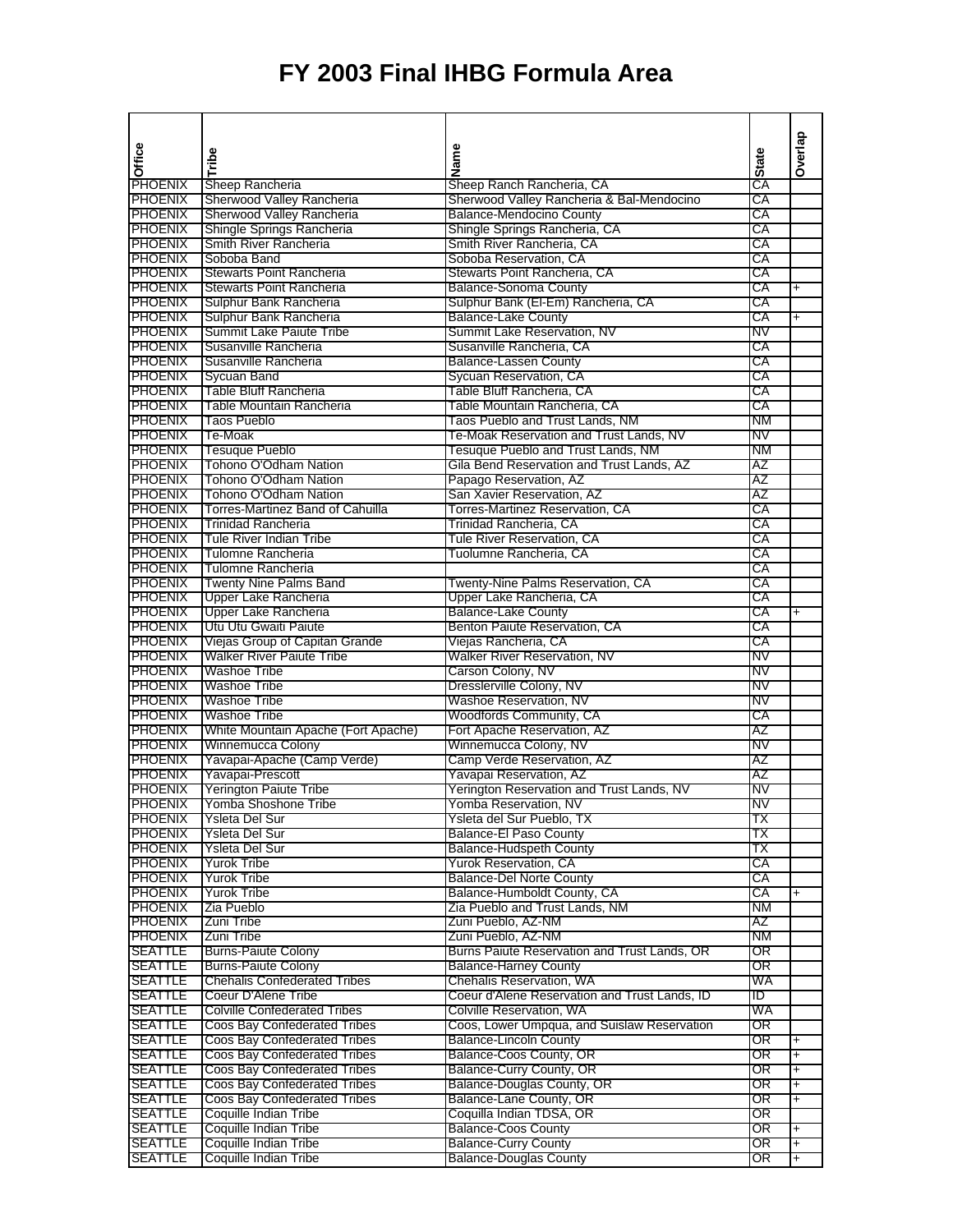|                                  |                                                          |                                                                                    |              | Overlap                  |
|----------------------------------|----------------------------------------------------------|------------------------------------------------------------------------------------|--------------|--------------------------|
| Office                           | Tribe                                                    | Name                                                                               | <b>State</b> |                          |
|                                  |                                                          |                                                                                    |              |                          |
| SEATTLE                          | Coquille Indian Tribe                                    | <b>Balance-Jackson County</b>                                                      | OR           | $\overline{+}$           |
| <b>SEATTLE</b><br><b>SEATTLE</b> | Coquille Indian Tribe<br><b>Cow Creek Tribes</b>         | <b>Balance-Lane County</b><br>Cow Creek Reservation, OR                            | OR<br>OR     | Ŧ                        |
| <b>SEATTLE</b>                   | <b>Cow Creek Tribes</b>                                  | <b>Balance-Deschutes County</b>                                                    | OR           |                          |
| <b>SEATTLE</b>                   | <b>Cow Creek Tribes</b>                                  | <b>Balance-Josephine County</b>                                                    | OR           |                          |
| <b>SEATTLE</b>                   | <b>Cow Creek Tribes</b>                                  | <b>Balance-Klamath County</b>                                                      | OR           | $\ddot{}$                |
| <b>SEATTLE</b>                   | <b>Cow Creek Tribes</b>                                  | Balance-Coos County, OR                                                            | OR           | Ŧ                        |
| <b>SEATTLE</b>                   | <b>Cow Creek Tribes</b>                                  | Balance-Douglas County, OR                                                         | OR           | $\overline{+}$           |
| <b>SEATTLE</b>                   | <b>Cow Creek Tribes</b>                                  | Balance-Jackson County, OR                                                         | OR           | $\overline{+}$           |
| <b>SEATTLE</b>                   | <b>Cow Creek Tribes</b>                                  | Balance-Lane County, OR                                                            | OR           | Ŧ                        |
| <b>SEATTLE</b>                   | Cowlitz Tribe                                            | <b>Balance-Clark County</b>                                                        | WA           |                          |
| <b>SEATTLE</b>                   | <b>Cowlitz Tribe</b>                                     | <b>Balance-Cowlitz County</b>                                                      | WA           |                          |
| <b>SEATTLE</b><br><b>SEATTLE</b> | <b>Cowlitz Tribe</b><br><b>Cowlitz Tribe</b>             | <b>Balance-Lewis County</b><br>Balance-Skamania County                             | WA<br>WA     |                          |
| <b>SEATTLE</b>                   | <b>Cowlitz Tribe</b>                                     | <b>Balance-Pierce County</b>                                                       | WA           | $\ddot{}$                |
| <b>SEATTLE</b>                   | Fort Hall Shoshone-Bannock                               | Fort Hall Reservation and Trust Lands, ID                                          | סו           |                          |
| <b>SEATTLE</b>                   | <b>Grand Ronde Confederated Tribes</b>                   | Grand Ronde Reservation, OR                                                        | OR           |                          |
| <b>SEATTLE</b>                   | <b>Grand Ronde Confederated Tribes</b>                   | Balance-Marion County, OR                                                          | OR           | $\ddot{}$                |
| <b>SEATTLE</b>                   | <b>Grand Ronde Confederated Tribes</b>                   | Balance-Multnomah County, OR                                                       | OR           | Ŧ                        |
| <b>SEATTLE</b>                   | <b>Grand Ronde Confederated Tribes</b>                   | Balance-Polk County, OR                                                            | OR           | Ŧ                        |
| <b>SEATTLE</b>                   | <b>Grand Ronde Confederated Tribes</b>                   | Balance-Tillamook County, OR                                                       | OR           | $\overline{+}$           |
| <b>SEATTLE</b>                   | <b>Grand Ronde Confederated Tribes</b>                   | Balance-Washington County, OR                                                      | OR           | $\ddot{}$                |
| <b>SEATTLE</b>                   | <b>Grand Ronde Confederated Tribes</b>                   | Balance-Yamhill County, OR                                                         | OR           | Ŧ                        |
| <b>SEATTLE</b>                   | Hoh Indian Tribe                                         | Hoh Reservation, WA                                                                | WA           |                          |
| <b>SEATTLE</b>                   | <b>Hoh Indian Tribe</b>                                  | <b>Balance-Clallam County</b>                                                      | WA           | $\ddot{}$                |
| <b>SEATTLE</b><br><b>SEATTLE</b> | <b>Hoh Indian Tribe</b><br>Jamestown S'Klallam Tribe     | <b>Balance-Grays Harbor County</b><br>Jamestown Klallam Reservation and Trust Land | WA<br>WA     | $\overline{+}$           |
| <b>SEATTLE</b>                   | Jamestown S'Klallam Tribe                                | <b>Balance-Clallam County</b>                                                      | WA           | $\ddot{}$                |
| <b>SEATTLE</b>                   | Jamestown S'Klallam Tribe                                | <b>Balance-Jefferson County</b>                                                    | WA           | $\overline{\phantom{0}}$ |
| <b>SEATTLE</b>                   | Kalispel Indian Community                                | Kalispel Reservation, WA                                                           | WA           |                          |
| <b>SEATTLE</b>                   | Klamath Indian Tribe                                     | Klamath TDSA, OR (state)                                                           | OR           |                          |
| <b>SEATTLE</b>                   | Klamath Indian Tribe                                     | Balance-Klamath County, OR                                                         | OR           | $\ddot{}$                |
| <b>SEATTLE</b>                   | Kootenai Tribe                                           | Kootenai Reservation, ID                                                           | סו           |                          |
| <b>SEATTLE</b>                   | Lower Elwha Tribal Community                             | Lower Elwah Reservation, WA                                                        | WA           |                          |
| <b>SEATTLE</b>                   | Lower Elwha Tribal Community                             | <b>Balance-Clallam County</b>                                                      | WA           | $\overline{\phantom{0}}$ |
| <b>SEATTLE</b>                   | Lummi Tribe                                              | Lummi Reservation, WA                                                              | WA           |                          |
| <b>SEATTLE</b><br><b>SEATTLE</b> | Lummi Tribe<br>Makah Indian Tribe                        | <b>Balance-Whatcom County</b><br>Makah Reservation, WA                             | WA<br>WA     | $\overline{+}$           |
| <b>SEATTLE</b>                   | Makah Indian Tribe                                       | Ozette Reservation, WA                                                             | WA           |                          |
| <b>SEATTLE</b>                   | Muckleshoot Indian Tribe                                 | Muckleshoot Reservation and Trust Lands, WA                                        | WA           |                          |
| <b>SEATTLE</b>                   | Nez Perce Tribe                                          | Nez Perce Reservation, ID                                                          | סו           |                          |
| <b>SEATTLE</b>                   | Nisqually Indian Community                               | Nisqually Reservation, WA                                                          | WA           |                          |
| <b>SEATTLE</b>                   | Nisqually Indian Community                               | <b>Balance-Thruston County</b>                                                     | WA           | $+$                      |
| <b>SEATTLE</b>                   | <b>Nisqually Indian Community</b>                        | <b>Balance-Pierce County</b>                                                       | WA           | $\overline{+}$           |
| <b>SEATTLE</b>                   | Nooksack Tribe                                           | Nooksack Reservation and Trust Lands, WA                                           | WA           |                          |
| <b>SEATTLE</b>                   | Nooksack Tribe                                           | <b>Balance-Whatcom County</b>                                                      | WA           |                          |
| <b>SEATTLE</b>                   | Port Gamble Indian Community                             | Port Gamble Reservation, WA                                                        | WA           | $\ddot{}$                |
| <b>SEATTLE</b><br><b>SEATTLE</b> | Port Gamble Indian Community<br><b>Puyallup Tribe</b>    | <b>Balance-Kitsap County</b><br>Puyallup Reservation and Trust Lands, WA           | WA<br>WA     | $\ddot{}$                |
| <b>SEATTLE</b>                   | <b>Puyallup Tribe</b>                                    | <b>Balance-Pierce County</b>                                                       | WA           | $\ddot{}$                |
| <b>SEATTLE</b>                   | Quileute Tribe                                           | Quileute Reservation, WA                                                           | WA           |                          |
| <b>SEATTLE</b>                   | <b>Quinault Tribe</b>                                    | <b>Quinault Reservation, WA</b>                                                    | WA           |                          |
| <b>SEATTLE</b>                   | <b>Quinault Tribe</b>                                    | <b>Balance-Grays Harbor County</b>                                                 | WA           | +                        |
| <b>SEATTLE</b>                   | <b>Quinault Tribe</b>                                    | <b>Balance-Jefferson County</b>                                                    | WA           | $\overline{\phantom{0}}$ |
| <b>SEATTLE</b>                   | Samish Nation                                            | <b>Balance-Island County</b>                                                       | WA           |                          |
| <b>SEATTLE</b>                   | Samish Nation                                            | <b>Balance-Whatcom County</b>                                                      | WA           | $\ddot{}$                |
| <b>SEATTLE</b>                   | Samish Nation                                            | <b>Balance-Skagit County</b>                                                       | WA           | +                        |
| <b>SEATTLE</b>                   | Sauk-Suiattle Indian Tribe                               | Sauk-Suiattle Reservation, WA                                                      | WA           |                          |
| <b>SEATTLE</b>                   | Sauk-Suiattle Indian Tribe                               | <b>Balance-King County</b><br><b>Balance-Snohomish County</b>                      | WA           | +                        |
| <b>SEATTLE</b><br><b>SEATTLE</b> | Sauk-Suiattle Indian Tribe<br>Sauk-Suiattle Indian Tribe | Balance-Pierce County, WA                                                          | WA<br>WA     | +<br>Ŧ                   |
| <b>SEATTLE</b>                   | <b>Shoalwater Bay Tribe</b>                              | Shoalwater Reservation, WA                                                         | WA           |                          |
| <b>SEATTLE</b>                   | Shoalwater Bay Tribe                                     | <b>Balance-Pacific County</b>                                                      | WA           |                          |
| <b>SEATTLE</b>                   | <b>Siletz Confederated Tribes</b>                        | Siletz Reservation, OR                                                             | OR           |                          |
| <b>SEATTLE</b>                   | <b>Siletz Confederated Tribes</b>                        | <b>Balance-Benton County</b>                                                       | OR           |                          |
| <b>SEATTLE</b>                   | <b>Siletz Confederated Tribes</b>                        | <b>Balance-Clackamas County</b>                                                    | OR           |                          |
| <b>SEATTLE</b>                   | <b>Siletz Confederated Tribes</b>                        | <b>Balance-Linn County</b>                                                         | OR           |                          |